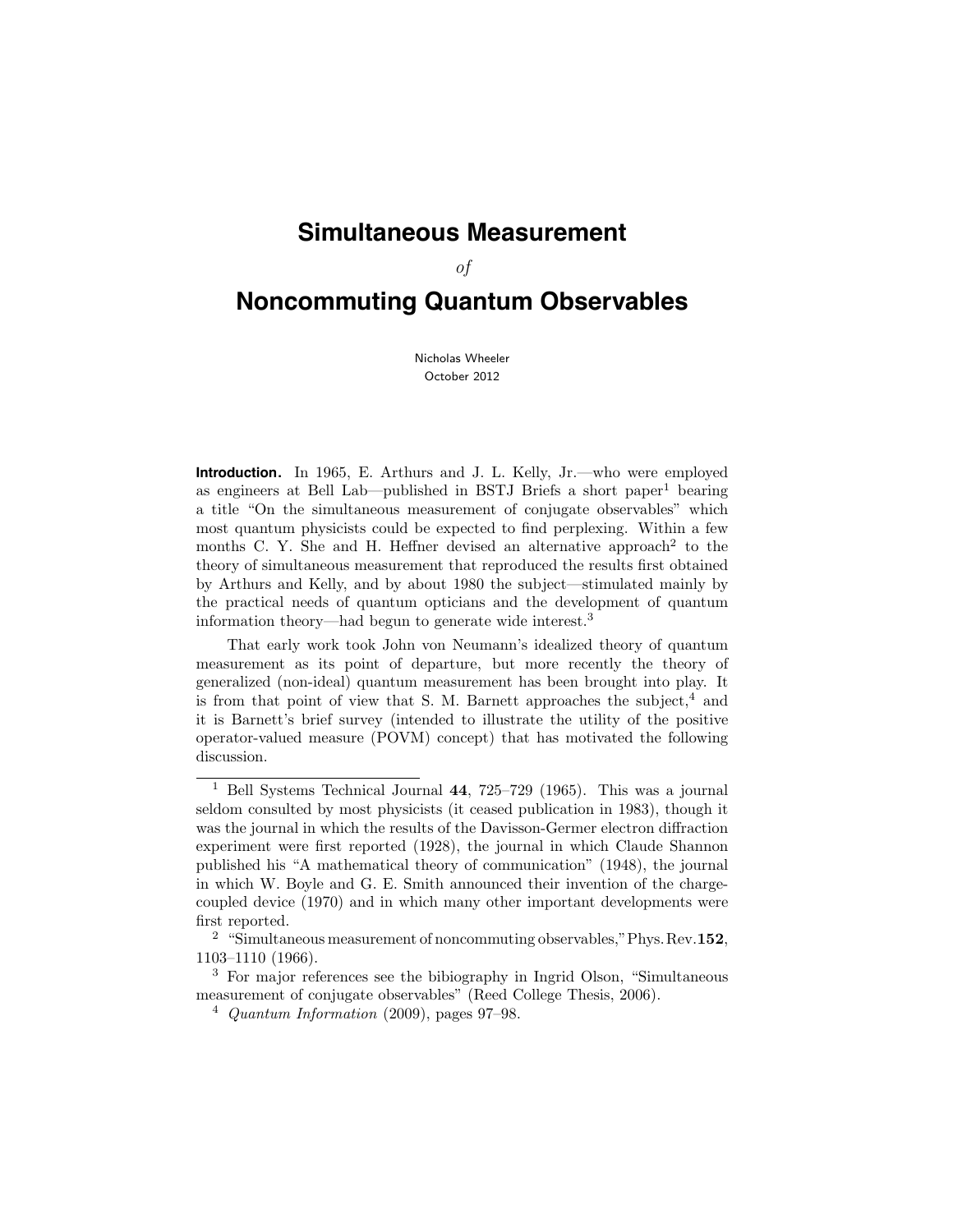**Schrödinger's inequality.** From the detailed history presented in Chapter 7 (§7.1. "The Uncertainty Relations") of Jammer's The Conceptual Development of Quantum Mechanics (1966) we learn that development of the Heisenberg uncertainty principle was not at all the straightforward exercise that textbooks commonly respresent it to have been, and that many physicists (Bohr, Pauli the usual suspects—plus also Weyl, Kennard, Ruark, Condon, Robertson) contributed to the final sharp formulation of Heisenberg's initial insight. Dirac and (independently) Jordan had observed already in 1926 that—in view of the central place which they assigned to the commultation relation  $x p - p x = i\hbar$ it became impossible to assign sharp values simultaneously to the position and momentum of a quantum particle. Heisenberg undertook to quantify the statistical relationship between x-values and  $p$ -values, and arrived in 1927 at the statement  $\Delta x \Delta p = \hbar$ , which—thus introducing a persistent element of confusion into this story—he attempted to account for physically as an inevitable "observer effect" (think of "Heisenberg's microscope").

In the spring of  $1930^5$  Schödinger was studying teh problem of how to distribute, in an optimal simultaneous measurement of  $p$  and  $x$  at time  $t_0$ , the unavoidable uncertainty  $\frac{1}{2}\hbar$  between two variables in such a way that at a given later instant t the uncertainty  $\Delta x$  in position will be minimal. Sommerfeld drew his attention to recent papers by Condon and Robertson (1929) which Schrödinger instantly saw could be improved upon: $6$ 

Many copies of  $|\psi\rangle$  are presented to an A-meter, respresented by the selfadjoint operator A. The expected mean of the A-meter readings is

$$
\langle \mathbf{A} \rangle = (\psi | \mathbf{A} | \psi)
$$

Presentation of many copies of  $|\psi\rangle$  to a B-meter supplies

$$
\langle \mathbf{B} \rangle = (\psi | \mathbf{B} | \psi)
$$

Use that  $|\psi\rangle$ -dependent data to construct "centered" operators

$$
\mathbf{a} = \mathbf{A} - \langle \mathbf{A} \rangle \mathbf{I} \quad \text{and} \quad \mathbf{b} = \mathbf{B} - \langle \mathbf{B} \rangle \mathbf{I}
$$

The "centered 2<sup>nd</sup> moments" (or "variance"  $\sigma^2$  = "squared standard deviation"  $=$ "squared uncertainty") of the A/B data can then be described

$$
(\Delta A)^2 = (\psi | \mathbf{a}^2 | \psi) \quad \text{and} \quad (\Delta B)^2 = (\psi | \mathbf{b}^2 | \psi)
$$

<sup>5</sup> I quote here from Jammer's page 336.

 $^6\,$ E. Schrödinger, "Zur Heisenbergschen Unshärfeprinzip," Berliner Berichte, 296–303 (1930). I have taken my argument from my Quantum Mechanics notes (1967/68), Chapter 3, pages 55–56. For a somewhat truncated version of the same argument see §3.5.1 in D. J. Griffiths, Introduction to Quantum Mechanics ( $2<sup>nd</sup>$  edition, 2005). Quite good also—from many points of view—is the Wikipedia article "Uncertainty principle," which reproduces the same line of argument.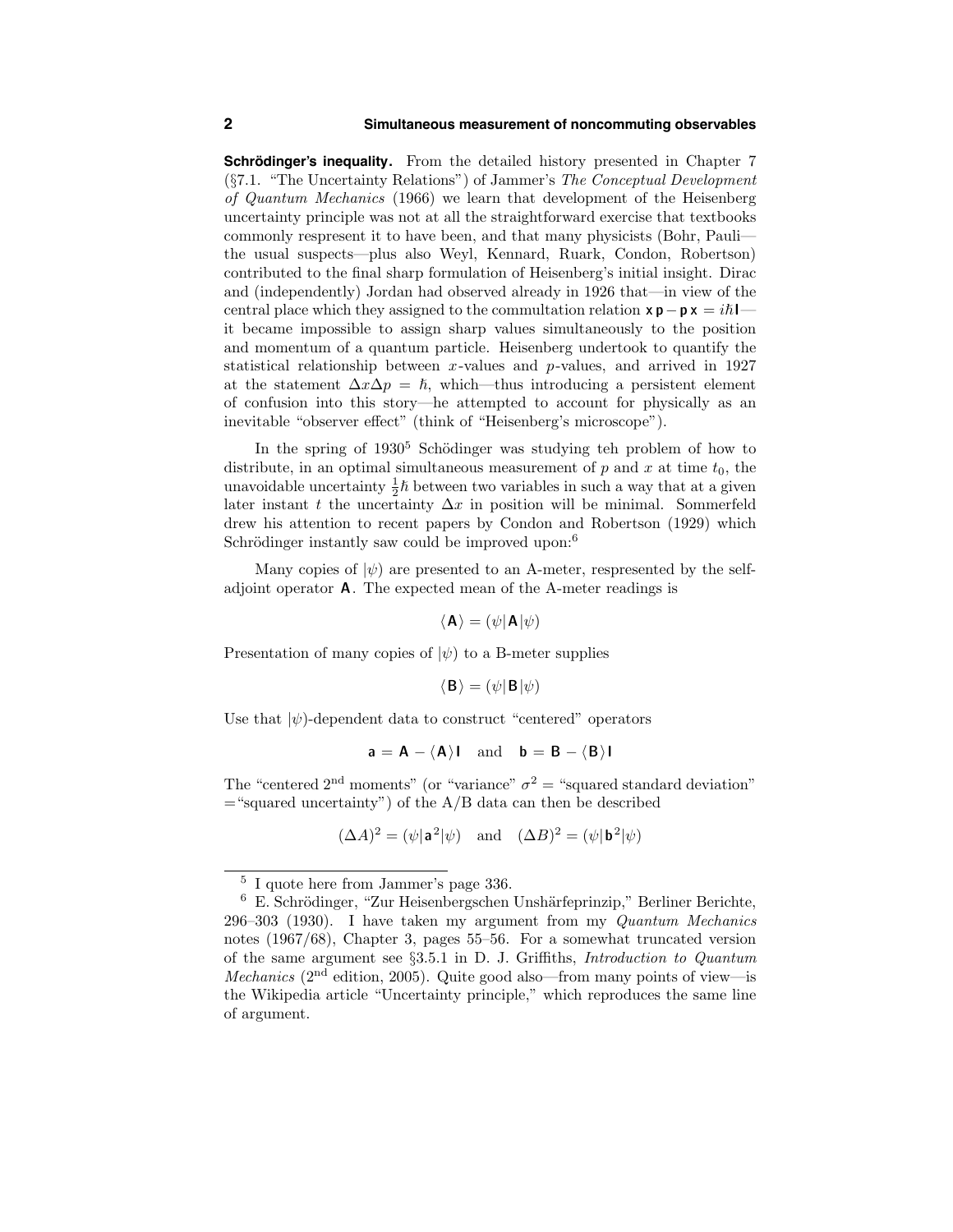# **Schrödinger's inequality 3**

Define

$$
|a| = \mathbf{a}|\psi|
$$
 and  $|b| = \mathbf{b}|\psi|$ 

Then by the Cauchy-Schwarz

$$
(\Delta A)^2 (\Delta B)^2 = (a|a)(b|b)
$$
  
\n
$$
\ge (a|b)(b|a) = |(a|b)|^2 \quad \text{with equality iff } |a| \sim |b|
$$
  
\n
$$
= |(\psi| \mathbf{a} \mathbf{b} |\psi)|^2
$$

Write

$$
\mathbf{a}\,\mathbf{b}=\frac{\mathbf{a}\,\mathbf{b}+\mathbf{b}\,\mathbf{a}}{2}+i\frac{\mathbf{a}\,\mathbf{b}-\mathbf{b}\,\mathbf{a}}{2i}
$$

and notice that the self-aqjointness of **a** and **b** implies that of both  $\frac{1}{2}[\mathbf{a}, \mathbf{b}]_+$ and  $\frac{1}{2i}[\mathbf{a}, \mathbf{b}]_-.$  We therefore have

$$
(\Delta A)^2 (\Delta B)^2 \ge \left| \left\langle \frac{\mathbf{a} \mathbf{b} + \mathbf{b} \mathbf{a}}{2} \right\rangle + i \left\langle \frac{\mathbf{a} \mathbf{b} - \mathbf{b} \mathbf{a}}{2i} \right\rangle \right|^2
$$

$$
= \left\langle \frac{\mathbf{a} \mathbf{b} + \mathbf{b} \mathbf{a}}{2} \right\rangle^2 + \left\langle \frac{\mathbf{a} \mathbf{b} - \mathbf{b} \mathbf{a}}{2i} \right\rangle^2
$$

By quick calculation

$$
a\,b\pm b\,a = \left\{\begin{array}{l} \textsf{A}\,\textsf{B}\,+\,\textsf{B}\,\textsf{A}\,-2\textsf{A}\langle\textsf{B}\rangle-2\textsf{B}\langle\textsf{A}\rangle +2\langle\textsf{A}\rangle\langle\textsf{B}\rangle\\ \textsf{A}\,\textsf{B}-\,\textsf{B}\,\textsf{A} \end{array}\right.
$$

so

$$
\langle a\,b\pm b\,a\rangle = \left\{\frac{\langle A\,B\,+\,B\,A\rangle-2\langle A\rangle\langle B\rangle}{\langle A\,B\,-\,B\,A\rangle}\right.
$$

which gives Schrödinger's inequality

$$
(\Delta A)^2 (\Delta B)^2 \ge \left\langle \frac{\mathbf{AB} - \mathbf{BA}}{2i} \right\rangle^2 + \left[ \left\langle \frac{\mathbf{AB} + \mathbf{BA}}{2} \right\rangle - \langle \mathbf{A} \rangle \langle \mathbf{B} \rangle \right]^2 \tag{1.1}
$$
  
 
$$
\ge \text{greater of } \left\{ \left\langle \frac{\mathbf{AB} - \mathbf{BA}}{2i} \right\rangle^2, \left[ \left\langle \frac{\mathbf{AB} + \mathbf{BA}}{2} \right\rangle - \langle \mathbf{A} \rangle \langle \mathbf{B} \rangle \right]^2 \right\} (1.2)
$$

In the most familiar instance we therefore have

$$
(\Delta x)^2 (\Delta p)^2 \ge \left\langle \frac{\mathbf{x} \mathbf{p} - \mathbf{p} \mathbf{x}}{2i} \right\rangle^2 + \left[ \left\langle \frac{\mathbf{x} \mathbf{p} + \mathbf{p} \mathbf{x}}{2} \right\rangle - \langle \mathbf{x} \rangle \langle \mathbf{p} \rangle \right]^2
$$

$$
\ge \left\langle \frac{\mathbf{x} \mathbf{p} - \mathbf{p} \mathbf{x}}{2i} \right\rangle^2 = \left\langle \frac{i\hbar \mathbf{l}}{2i} \right\rangle^2 = (\hbar/2)^2
$$

$$
\downarrow
$$

$$
\Delta x \Delta p \ge \frac{1}{2} \hbar
$$

In classical statistics, if  $x$  and  $y$  are random variables then one has (for all  $m$  and  $n$ )

 $\langle x^my^n\rangle = \langle x^m\rangle\langle y^n\rangle$  iff  $x$  ane  $y$  are statistically independent

The number  $\langle xy \rangle - \langle x \rangle \langle y \rangle$  provides therefore a leading indicator of the extent to which  $x$  and  $y$  are statistically dependent or correlated. On the right side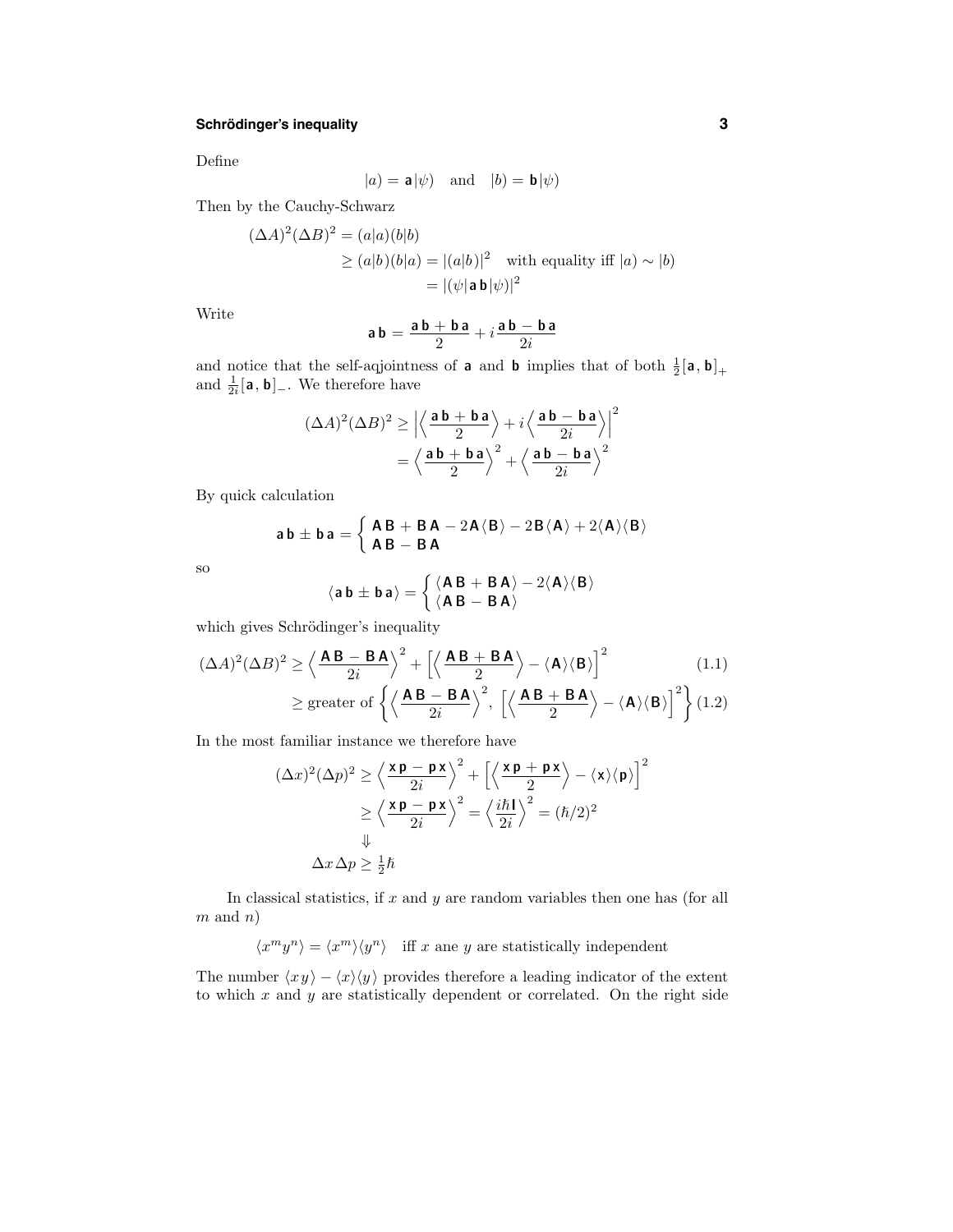of (1) we encounter just such a construction

$$
C_{AB}[|\psi\rangle] \equiv \left\langle \frac{\mathbf{a}\,\mathbf{b} + \mathbf{b}\,\mathbf{a}}{2} \right\rangle = \left\langle \frac{\mathbf{A}\,\mathbf{B} + \mathbf{B}\,\mathbf{A}}{2} \right\rangle - \left\langle \mathbf{A} \right\rangle \left\langle \mathbf{B} \right\rangle \tag{2}
$$

which it becomes natural in this light to call the "quantum correlation coefficient."<sup>7</sup>

If  $\bf{A}$  and  $\bf{B}$  commute then  $(1.2)$  supplies

$$
(\Delta A)^2 (\Delta B)^2 \ge \left[ \langle \mathbf{A} \, \mathbf{B} \rangle - \langle \mathbf{A} \rangle \langle \mathbf{B} \rangle \right]^2
$$

The eigenvectors (but not the eigenvalues) of A and B are in this case shared. If  $|\psi\rangle$  is such a shared eigenvector  $(\mathbf{A}|\psi) = \alpha|\psi\rangle$  and  $\mathbf{B}|\psi\rangle = \beta|\psi\rangle$  then

$$
(\Delta A)^{2}(\Delta B)^{2} \geq [\alpha \beta - \alpha \beta]^{2} = 0
$$
  
= 0 because  $\Delta A = \Delta B = 0$ 

But linear combinations of such (orthogonal) eigenvectors give  $\Delta A \Delta B > 0$ . Suppose, for example, that  $|\psi\rangle = \cos \theta |\psi_1\rangle + \sin \theta |\psi_2\rangle$ . Then

$$
C_{\mathsf{AB}}[|\psi\rangle] = (\alpha_1 \beta_1 \cos^2 \theta + \alpha_2 \beta_2 \sin^2 \theta) - (\alpha_1 \cos^2 \theta + \alpha_2 \sin^2 \theta)(\beta_1 \cos^2 \theta + \beta_2 \sin^2 \theta) = (\alpha_1 - \alpha_2)(\beta_1 - \beta_2) \cos^2 \theta \sin^2 \theta
$$

which give back the preceding result as a degenerate special case (set  $\theta = n\pi/2$ with  $n = 0, \pm 1, \pm 2, \ldots$ .

More interesting are results that follow from the assumption that A and B are conjugate:

$$
AB - BA = i I
$$

Introduce operators

$$
\mathbf{W} = \frac{1}{\sqrt{2}} (\mathbf{A} + i\mathbf{B}) \quad \text{and} \quad \mathbf{W}^+ = \frac{1}{\sqrt{2}} (\mathbf{A} - i\mathbf{B})
$$

which—since not self-adjoint—do not represent observables, but are the key to all that follows. From

$$
WW^+ = \frac{1}{2}(AA - iAB + iBA + BB) = \frac{1}{2}(AA + BB + I)
$$
  

$$
W^+W = \frac{1}{2}(AA + iAB - iBA + BB) = \frac{1}{2}(AA + BB - I)
$$

obtain

$$
WW^{+}-W^{+}W=1 \quad \Longrightarrow \quad \begin{cases} WW^{+}=W^{+}W+1\\ W^{+}W=WW^{+}-1 \end{cases}
$$

<sup>7</sup> See page 202 in D. Bohm, *Quantum Mechanics* (1951). Generally  $AB \neq BA$ . In  $(2)$  we are told to "split the difference."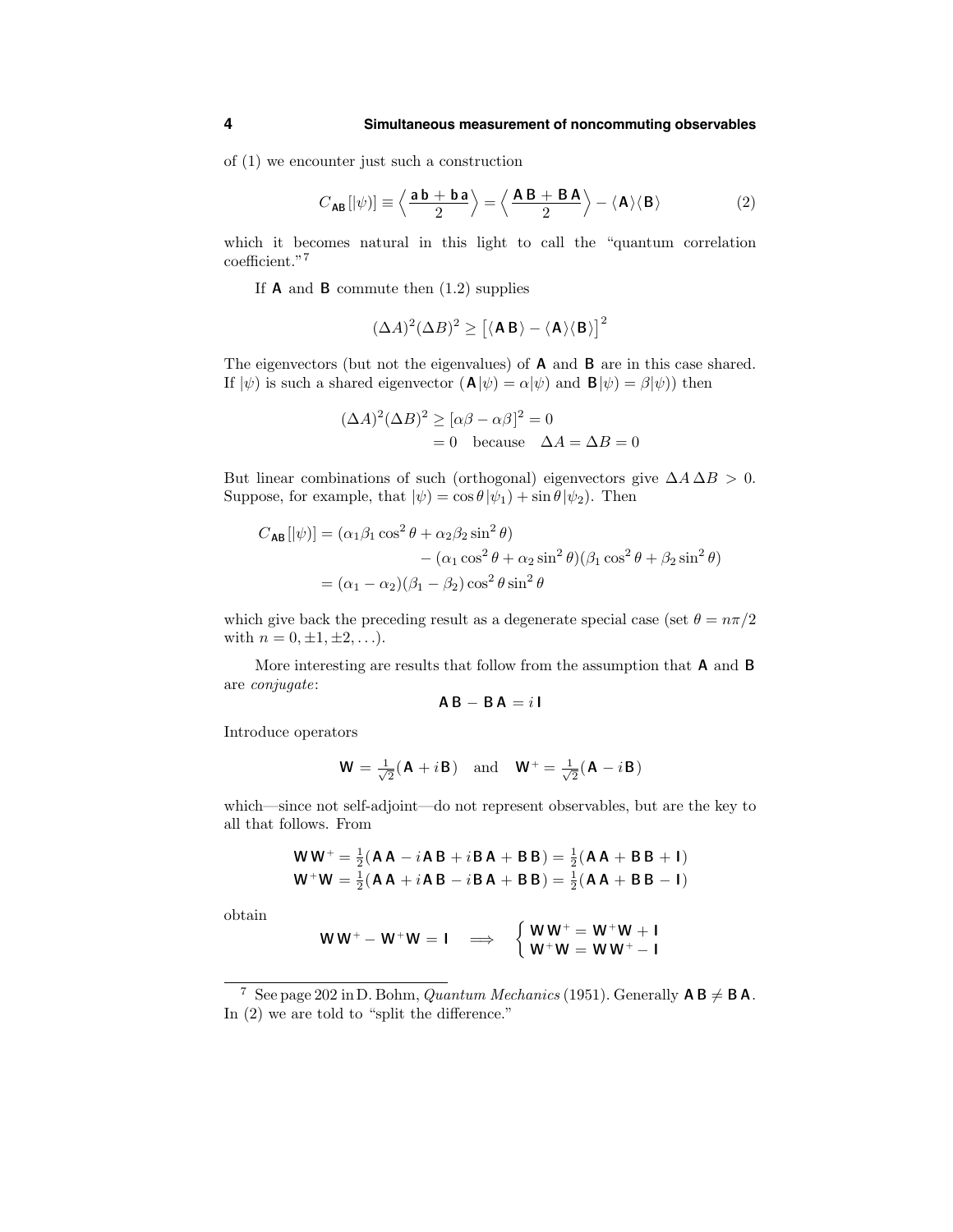# **Schrödinger's inequality 5**

The operators  $W W^+$  and  $W^+ W$  are manifestly self-adjoint (eigenvalues therefore real, and eigenvectors orthogonal) and positive semi-definite  $(\psi | \mathbf{W} \mathbf{W}^+ | \psi) \geq 0$ and  $(\psi | \mathbf{W}^+ \mathbf{W} | \psi) \geq 0$  for all  $|\psi|$ .<sup>8</sup> Suppose it to be the case that

$$
\mathbf{W}^+ \mathbf{W} | \alpha \rangle = \lambda | \alpha \rangle \quad \Longleftrightarrow \quad \mathbf{W} \mathbf{W}^+ | \alpha \rangle = (\lambda + 1) | \alpha \rangle
$$

Multiplication by  $W^+$  supplies  $W^+W W^+|\alpha) = (W W^+ - I)|\alpha) = \lambda W^+|\alpha)$  whence  $W^+W\cdot W^+|\alpha\rangle = (\lambda + 1)\cdot W^+|\alpha\rangle$  and similarly  $W^+W\cdot W|\alpha\rangle = (\lambda - 1)\cdot W|\alpha\rangle$ . So ascending powers of  $W^+$  produce eigenvectors  $|\alpha_{+n}\rangle = (W^+)^n |\alpha\rangle$  with eigenvalues  $\{\lambda, \lambda + 1, \lambda + 2, \lambda + 3, \ldots\}$  while ascending powers of **W** produce eigenvectors  $|\alpha_{-n}\rangle = (\mathbf{W})^n |\alpha\rangle$  with eigenvalues  $\{\lambda, \lambda - 1, \lambda - 2, \lambda - 3, ...\}$ . The latter sequence must, however, truncate to avoid violation of the positivity condition: there must exist a (normalized) state |0) with the property that

$$
\mathbf{W}|0)=0
$$

Building on that foundation, we construct

$$
|1) = c_0 W^+ |0\rangle
$$
  
\n
$$
|2) = c_1 W^+ |1\rangle
$$
  
\n
$$
|3) = c_2 W^+ |2\rangle
$$
  
\n
$$
= c_n W^+ |n\rangle
$$
  
\n
$$
\vdots
$$

To evaluate the constants  $c_n$  (which can without loss of generality be assumed to be real) we proceed

$$
(n|\mathbf{W}\mathbf{W}^+|n) = (n+1)(n|n) = n+1
$$
  
=  $c_n^{-2}(n+1|n+1) = c_n^{-2}$   $\Longrightarrow$   $c_n = \frac{1}{\sqrt{n+1}}$ 

It now follows that

$$
|n) = \frac{1}{\sqrt{n}} \mathbf{W}^+ |n - 1)
$$
  
= 
$$
\frac{1}{\sqrt{n(n-1)}} (\mathbf{W}^+)^2 |n - 2)
$$
  
:  

$$
\vdots
$$
  
= 
$$
\frac{1}{\sqrt{n!}} (\mathbf{W}^+)^n |0)
$$

For the purposes at hand these results are most conveniently written

$$
\mathbf{W}|n) = g_n|n-1|, \ \mathbf{W}^+|n) = g_{n+1}|n+1) \text{ with } g_n = \sqrt{n}
$$

from which we recover  $\mathbf{W}^+ \mathbf{W} | n) = g_n \mathbf{W}^+ | n - 1) = g_n g_n | n) = n | n).$ 

<sup>&</sup>lt;sup>8</sup> The standard notation  $a a<sup>+</sup>$  is not available because the symbol  $a$  has been preempted. The W-notation is intended to draw attention to the circumstance that  $WW^+$  and  $W^+W$  possess "Wishart structure."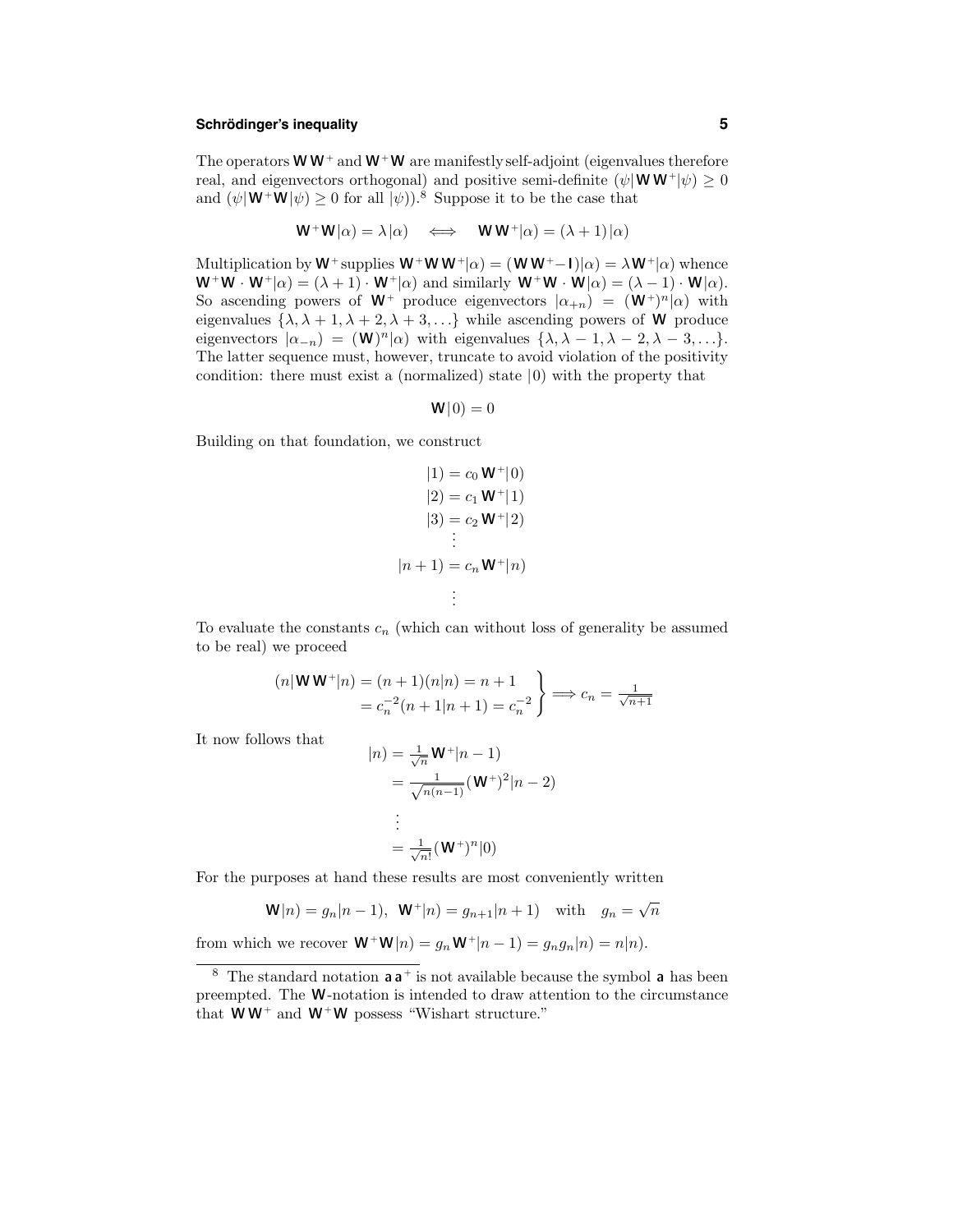#### **6 Simultaneous measurement of noncommuting observables**

Variants of the preceding algebra are encountered in many quantum mechanical contexts, all of which derive from Dirac's approach to the harmonic oscillator problem.<sup>9</sup> It is central to quantum optics (quantized oscillatory modes of the radiation field), $10$  And it provides the formal model upon which Witten's "supersymmetric quantum mechanics" is based.<sup>11</sup> But the immediate point of the exercise emeerges when we look back again to Schrödinger's inequality (1). If the state presented repeatedly to the A-meter on Monday and to the B-meter on Tuesday—is  $|n\rangle$ , and if **A** and **B** are conjugate  $([A, B] = iI)$  then

$$
(\Delta A)^2 (\Delta B)^2 \ge \frac{1}{4} + \left\{ C_{\text{AB}}[|n] \right\}^2
$$

where

$$
C_{\mathsf{AB}}[|n)] = \frac{1}{2}(n|\mathsf{AB} + \mathsf{BA}|n) - (n|\mathsf{A}|n)(n|\mathsf{B}|n)
$$

But from

$$
A = \frac{1}{\sqrt{2}}(W^+ + W) \text{ and } B = i\frac{1}{\sqrt{2}}(W^+ - W)
$$

we obtain

$$
AB + BA = i(W^+W^+ - WW)
$$

 $\rm{so}^{12}$ 

$$
C_{\mathsf{AB}}[|n\rangle] = i\frac{1}{2} \Big\{ (n|\mathbf{W}^+\mathbf{W}^+ - \mathbf{W}\mathbf{W}|n) - (n|\mathbf{W}^+ + \mathbf{W}|n)(n|\mathbf{W}^+ - \mathbf{W}|n) \Big\}
$$
  
=  $i\frac{1}{2} \Big\{ g_{n+1}g_{n+2}(n|n+2) - g_{n-1}g_n(n|n-2) - [g_{n+1}(n|n+1) + g_n(n|n-1)] [g_{n+1}(n|n+1) - g_n(n|n-1)] \Big\}$   
= 0 by  $(n|m) = \delta_{nm}$  (3)

For such states we therefore have

$$
(n|\mathbf{A}|n) = (n|\mathbf{B}|n) = 0
$$
 and  $\Delta A \Delta B \ge \frac{1}{2}$ 

The inequality can, however, be sharpened; from

$$
(n|\mathbf{A}^2|n) = (n|\mathbf{B}^2|n) = \frac{1}{2}(n|\mathbf{W}^+\mathbf{W} + \mathbf{W}\mathbf{W}^+|n) + \text{two terms that vanish}
$$
  
=  $\frac{1}{2}[g_n g_n + g_{n+1} g_{n+1}](n|n)$   
=  $\frac{1}{2}(2n + 1)$ 

<sup>&</sup>lt;sup>9</sup> §34, Principles of Quantum Mechanics (3<sup>rd</sup> edition, 1947). For an account of some elegant elaborations of the method due to Schwinger see Chapter 0, pages 40–42 in my Advanced Quantum Topics (2000).

<sup>&</sup>lt;sup>10</sup> See, for example, §3.1.1 in Yoshihisa Yamamoto & Ataç İmamoglu, Mesoscopic Quantum Optics (1999).

<sup>11</sup> See Christopher Lee, "Supersymmetric quantum mechanics" (Reed College Thesis, 1999), which provides an elaborate bibliography.

<sup>&</sup>lt;sup>12</sup> If  $n = 0$  or 1 some of the terms in the following expression—namely  $q_{-1}$ ,  $|-1\rangle$  and  $|-2\rangle$ —are undefined, but those formal artifacts all vanish, essentially because  $\mathbf{W}^{p}(0) = 0 : p = 1, 2, \ldots$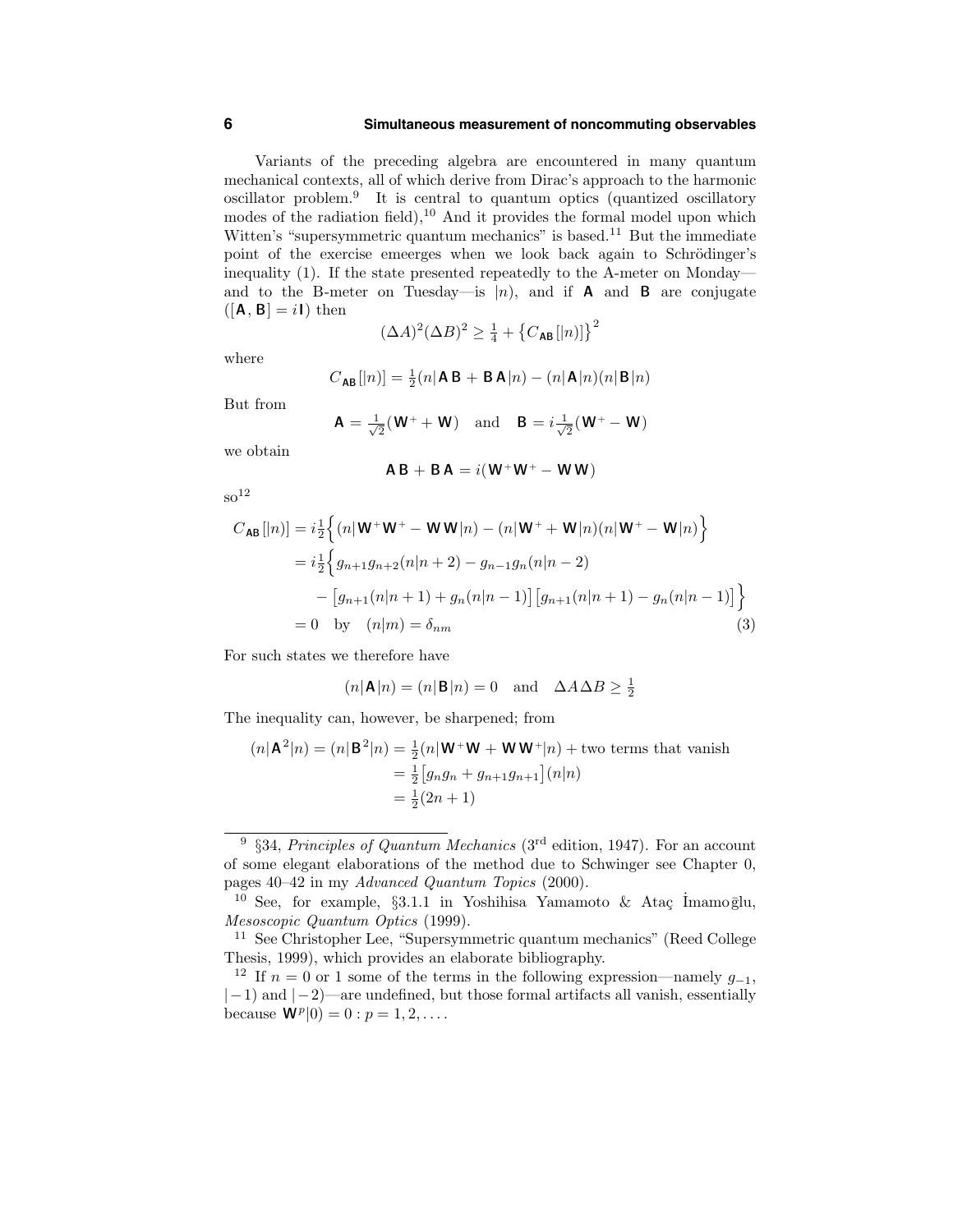# **Schrödinger's inequality 1988 1988 1988 1988 1988 1988 1988 1988 1988 1988 1988 1988 1988 1988 1988 1988 1988 1988 1988 1988 1988 1988 1988 1988 1988 1988 1988 1988**

we obtain

$$
\Delta A \Delta B = n + \frac{1}{2} \ge \frac{1}{2}
$$

It is no accident that those numbers are proportional to the energy eigenvalues  $E_n = \hbar \omega (n + \frac{1}{2})$  of a quantum oscillator.

The states  $|n\rangle$  acquire importance partly (as in oscillator theory) from the circumstance that they are eigenstates of  $W^+W$  and  $WW^+$ , but more generally from  $(3)$ ; they are *minimal uncertainty* states that in quantum mechanics engender wavepackets of "minimal dispersion"(see Griffiths<sup>6</sup>, §3.5.2) and in quantum optics $^{13}$  are called "coherent states."

The simplest possible non-commutation relation  $[A, B] = iI$  (from which the preceding discussion proceeded) does not admit of finite-dimensional realization (compare the traces of the left and right sides of  $[A, \mathbb{B}] = i \mathbb{I}$ ). But finite-dimensional quantum mechanics presents many contexts in which Schrödinger's inequality proves valuable. Most commonly those arise when one has in hand either a trace-wise orthonormal basis  $\{\mathbb{E}_1, \mathbb{E}_2, \ldots, \mathbb{E}_{N^2}\}\$  in the space of  $N \times N$  hermitian matrices

$$
\mathbb{A} = \sum_{j=1}^{N^2} a_j \mathbb{E}_j \quad \text{with} \quad a_k = \frac{1}{N} \text{tr} \mathbb{A} \mathbb{E}_k \quad \text{by} \quad \frac{1}{N} \text{tr} \mathbb{E}_j \mathbb{E}_k = \delta_{jk}
$$

or a set  $\{\mathbb{F}_1, \mathbb{F}_2, \ldots, \mathbb{F}_n\}$  of hermitian matrices that is closed under commutation (in short, a Lie algebra):

$$
[\mathbb{F}_i, \mathbb{F}_j] = \sum_k c_i^k{}_j \mathbb{F}_k
$$

Look, for example, to the Pauli matrices

$$
\boldsymbol{\sigma}_0 = \begin{pmatrix} 1 & 0 \\ 0 & 1 \end{pmatrix}, \ \boldsymbol{\sigma}_1 = \begin{pmatrix} 0 & 1 \\ 1 & 0 \end{pmatrix}, \ \boldsymbol{\sigma}_2 = \begin{pmatrix} 0 & -i \\ i & 0 \end{pmatrix}, \ \boldsymbol{\sigma}_3 = \begin{pmatrix} 1 & 0 \\ 0 & -1 \end{pmatrix}
$$

which possess *both* of the aforementioned properties: they are trace-wise orthonormal

$$
\frac{1}{2} \text{tr } \boldsymbol{\sigma}_m \boldsymbol{\sigma}_n = \delta_{mn}
$$

and since multiplicatively closed

$$
\begin{aligned}\n\sigma_0 \sigma_n &= \sigma_n & \text{if } n = 0, 1, 2, 3 \\
\sigma_j \sigma_k &= \delta_{jk} \sigma_0 + i \epsilon_{jkl} \sigma_l & \text{if } \{j, k, l\} = 1, 2, 3\n\end{aligned}
$$

are closed also under commutation:  $[\sigma_j, \sigma_k] = 2i\epsilon_{jkl}\sigma_l$ . Suppose

$$
\mathbb{A} = a_1 \sigma_1 + a_2 \sigma_2 + a_3 \sigma_3 = \mathbf{a} \cdot \mathbf{\sigma} \quad \text{and} \quad \mathbb{B} = \mathbf{b} \cdot \mathbf{\sigma}
$$

<sup>&</sup>lt;sup>13</sup> See C. C. Gerry & P. L. Knight, *Introductory Quantum Optics* (2005), Chapter 3.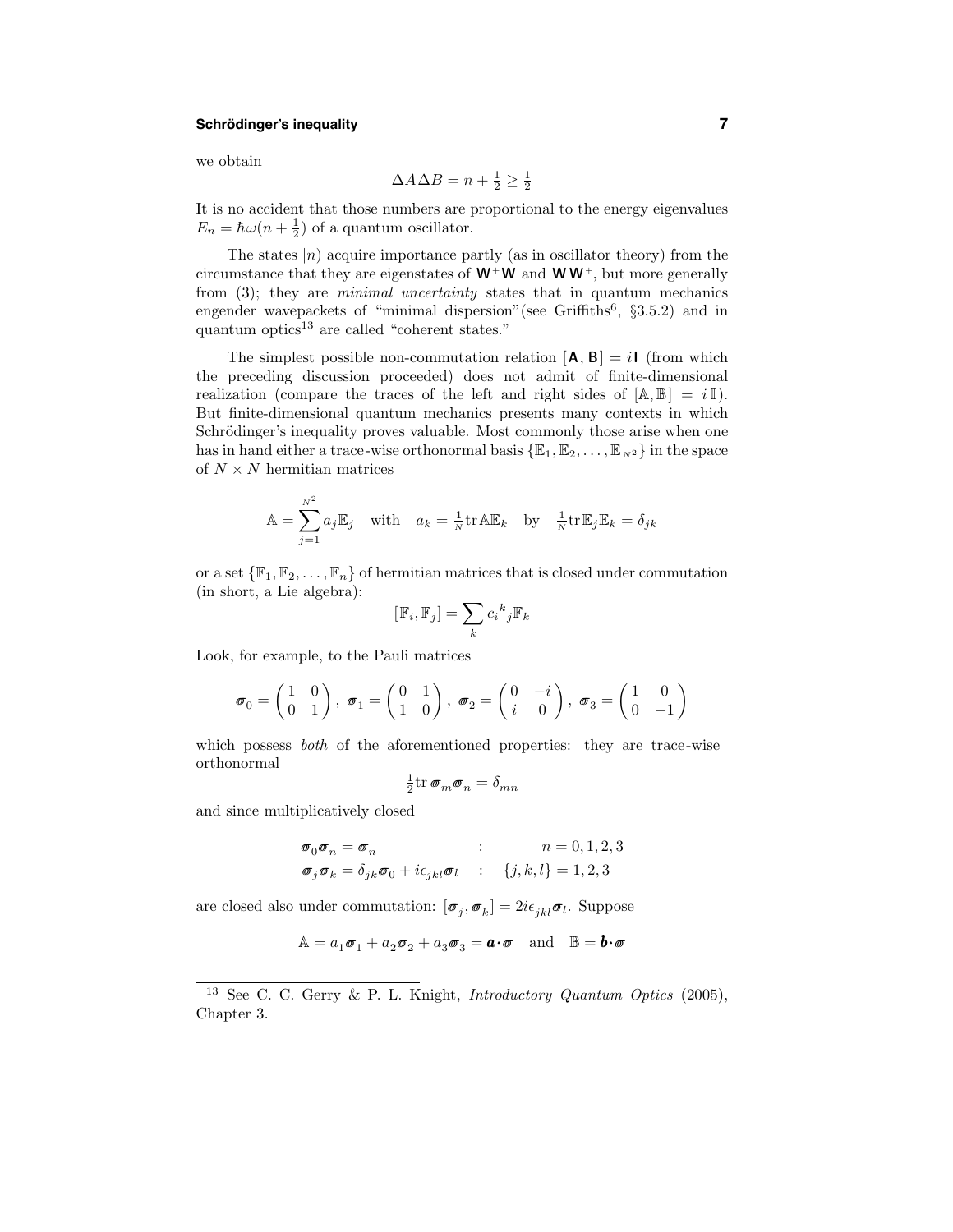Then  $\mathbb{AB} = (\mathbf{a} \cdot \mathbf{b}) \mathbf{\sigma}_0 + i(\mathbf{a} \times \mathbf{b}) \cdot \mathbf{\sigma}$  supplies

$$
AA = (\mathbf{a} \cdot \mathbf{a}) \sigma_0 \text{ and } \mathbb{BB} = (\mathbf{b} \cdot \mathbf{b}) \sigma
$$

$$
AB + BA = 2(\mathbf{a} \cdot \mathbf{b}) \sigma_0
$$

$$
AB - BA = 2i(\mathbf{a} \times \mathbf{b}) \cdot \sigma
$$

and we have  $\langle \mathbb{A} \rangle = \sum a_k \langle \mathcal{\sigma}_k \rangle = \langle \mathbf{a} \cdot \mathcal{\sigma} \rangle$  and  $\langle \mathbb{B} \rangle = \langle \mathbf{b} \cdot \mathcal{\sigma} \rangle$  whence

$$
(\Delta A)^2 (\Delta B)^2 = [(\mathbf{a} \cdot \mathbf{a}) - \langle \mathbf{a} \cdot \mathbf{\sigma} \rangle^2] [(\mathbf{b} \cdot \mathbf{b}) - \langle \mathbf{b} \cdot \mathbf{\sigma} \rangle^2]
$$
(4.1)

while the Schrödinger inequality supplies a statement with quite a different appearance:

$$
(\Delta A)^2 (\Delta B)^2 \ge \langle (\mathbf{a} \times \mathbf{b}) \cdot \mathbf{\sigma} \rangle^2 + [(\mathbf{a} \cdot \mathbf{b}) - \langle \mathbf{a} \cdot \mathbf{\sigma} \rangle \langle \mathbf{b} \cdot \mathbf{\sigma} \rangle]^2 \tag{4.2}
$$

Butwhen(withMathematica's assistance)I usedrandomlyselected real 3-vectors **a** and **b** to construct hermitian matrices  $\mathbb{A}$  and  $\mathbb{B}$  I was surprised to find that for every the normalized complex 2-vector  $|\psi\rangle$  the expressions on the right sides of  $(4.1)$  and  $(4.2)$  are *identical*; we have stumbled upon a curious identity

$$
(\mathbf{a} \cdot \mathbf{a})(\mathbf{b} \cdot \mathbf{b}) - (\mathbf{a} \cdot \mathbf{b})^2 = (\mathbf{b} \cdot \mathbf{b}) \langle \mathbf{a} \cdot \mathbf{\sigma} \rangle^2 + (\mathbf{a} \cdot \mathbf{a}) \langle \mathbf{b} \cdot \mathbf{\sigma} \rangle^2 + \langle (\mathbf{a} \times \mathbf{b}) \cdot \mathbf{\sigma} \rangle^2 - 2(\mathbf{a} \cdot \mathbf{b}) \langle \mathbf{a} \cdot \mathbf{\sigma} \rangle \langle \mathbf{b} \cdot \mathbf{\sigma} \rangle
$$
(5.1)

In the case  $\mathbb{A} = \sigma_1$ ,  $\mathbb{B} = \sigma_2$  the preceding identity assumes the (strange but) suggestively simple form

$$
1 = (\psi|\sigma_1|\psi)^2 + (\psi|\sigma_2|\psi)^2 + (\psi|\sigma_3|\psi)^2 \quad : \quad \text{all } |\psi)
$$
 (5.2)

I am satisfied on the basis of exhaustive numerical evidence that the identities (5) are both correct, which means that the  $\geq$  in (4.2) should always be read as equality... for, as it happens, a very simple reason. The  $\geq$  in question was inherited from Cauchy-Schwarz, and reduces to  $=$  if and only if

$$
|\alpha) \equiv \mathbb{A}|\psi) - (\psi|\mathbb{A}|\psi) \cdot |\psi) \sim |\beta) \equiv \mathbb{B}|\psi) - (\psi|\mathbb{B}|\psi) \cdot |\psi)
$$

From  $(\psi|\alpha) = (\psi|\beta) = 0$  we learn that both of those vectors are orthogonal to  $|\psi\rangle$ , which in 2-space means that they are proportional:  $|\alpha\rangle \sim |\beta\rangle$ . We are brought thus to the striking conclusion that when a randomly selected qubit  $|\psi\rangle$ is presented repeatedly first to an arbitrarily designed A-meter and then—in a separate run—to an arbitrarily designed B-meter, analysis of the data thus generated invariably shows the product  $\Delta A\Delta B$  to be minimal.<sup>14</sup> In higherdimensional contexts automatic minimality is lost, for a reason now evident.

<sup>&</sup>lt;sup>14</sup> When we wrote  $A = \boldsymbol{a} \cdot \boldsymbol{\sigma}$  and  $B = \boldsymbol{b} \cdot \boldsymbol{\sigma}$  we tacitly assumed the matrices A and B to be traceless, but it is now clear that invariable minimality persists even in the absence of tracelessness.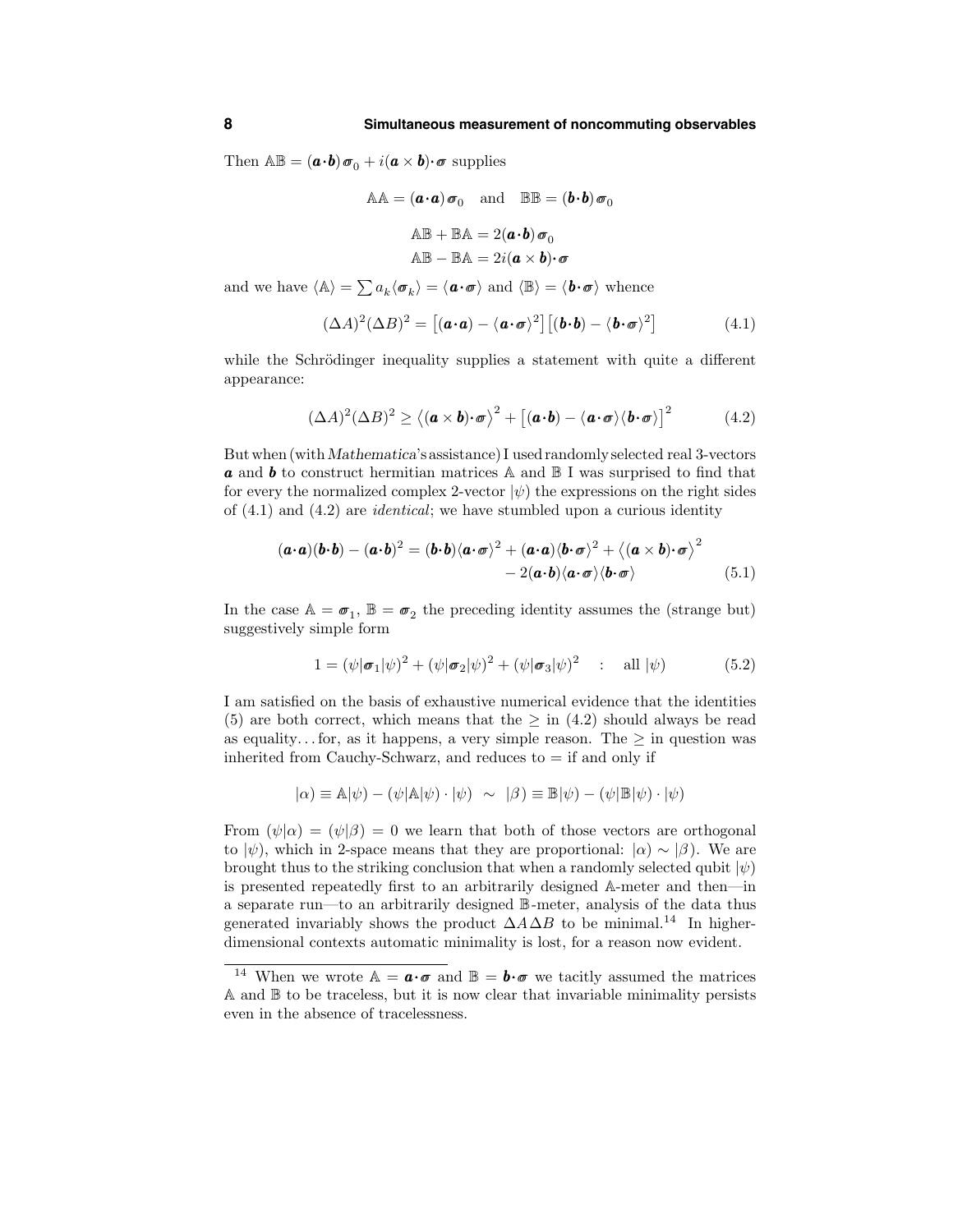# $M$  **Mhat does Schrödinger's inequality signify? <b>Example 20 and SCS**

Suppose the states presented to our meters are not identical, but are drawn from the mixed ensemble described by the density operator  $\rho$ . Review of its derivation shows that Schrödinger's inequality (1) remains in force, provided

$$
\langle \boldsymbol{X} \rangle = (\psi | \boldsymbol{X} | \psi) \quad \text{is reinterpreted to mean} \quad \text{tr}(\boldsymbol{\rho} \boldsymbol{X})
$$

Note in this regard that the effect state superposition  $|\psi\rangle \longrightarrow c_1|\psi_1\rangle + c_2|\psi_2\rangle$ —which sends pure states to pure states—is non-linear

$$
(\psi|\mathbf{X}|\psi) \to \bar{c}_1c_1(\psi_1|\mathbf{X}|\psi_1) + \bar{c}_1c_2(\psi_1|\mathbf{X}|\psi_2) + \bar{c}_2c_1(\psi_2|\mathbf{X}|\psi_1) + \bar{c}_2c_2(\psi_2|\mathbf{X}|\psi_2)
$$

while the effect of mixing  $\rho \longrightarrow p_1 \rho_1 + p_2 \rho_2$  is linear

$$
\mathrm{tr}(\boldsymbol{\rho} \boldsymbol{X}) \longrightarrow p_1 \mathrm{tr}(\boldsymbol{\rho}_1 \boldsymbol{X}) + p_2 \mathrm{tr}(\boldsymbol{\rho}_2 \boldsymbol{X})
$$

Non-linear effects do, however, enter into the description of  $C_{AB} [p_1 \rho_1 + p_2 \rho_2]$ *via* the  $\langle A \rangle \langle B \rangle$  term; "mixtures of minimal states"<sup>15</sup> are not minimal.

**What does Schrödinger's inequality signify?** Present copies of  $|\psi\rangle$  (else states drawn from the mixed ensemble  $\rho$ ) many times to an A-meter and from the meter readings  $\{a_1, a_2, \ldots, a_{\text{many}}\}$  compute the emperical mean  $\bar{a}$  and the centered moments

$$
\overline{(a-\overline{a})^p} \quad : \quad p=2,3,4,\ldots
$$

of which  $\langle A \rangle$  and

$$
\left\langle (\mathbf{A}-\langle \mathbf{A} \rangle)^p \right\rangle = (\psi|(\mathbf{A}-(\psi|\mathbf{A}|\psi))^p|\psi) \quad \text{else} \quad \text{tr}(\boldsymbol{\rho}(\mathbf{A}-\text{tr}\,\boldsymbol{\rho}\mathbf{A})^p)
$$

by the Born Rule provide theoretical estimates. Do the same—in a separate experimental run—with a B-meter. The Schrödinger inequality  $(1)$  describes an inevitable relationship among the lowest-order moments  $\{ \langle \mathbf{A}^p \rangle, \langle \mathbf{B}^p \rangle \} : p = 1, 2$ , the statement of which requires however that one have access also to data

$$
\langle C \rangle
$$
,  $\langle D \rangle$  with  $C = \frac{1}{2i}(AB - BA)$ ,  $D = \frac{1}{2}(AB + BA)$ 

acquired from two additional experiments.

There is, of course, no end to the list  ${A, B, C, D, E, F, G, \ldots}$  of observables of which one could construct moments of all orders, and indeed; quantum mechanics can in its entirety be portrayed as a "theory of interactive moments."<sup>16</sup> Schrödinger's "binary preoccupation"—his interest in a universal relationship among the lowest-order moments of a pair of observables—would in this light seem arbitrarily restrictive but for the clarity of its conceptual roots.

 $^{15}$  I place the phrase between quotation marks because actually it does not make unambiguous sense to speak of the states from which a quantum mixtures has been assembled.

<sup>&</sup>lt;sup>16</sup> See my *Advanced Quantum Topics*(2000), Chapter 2, pages  $51-60$ .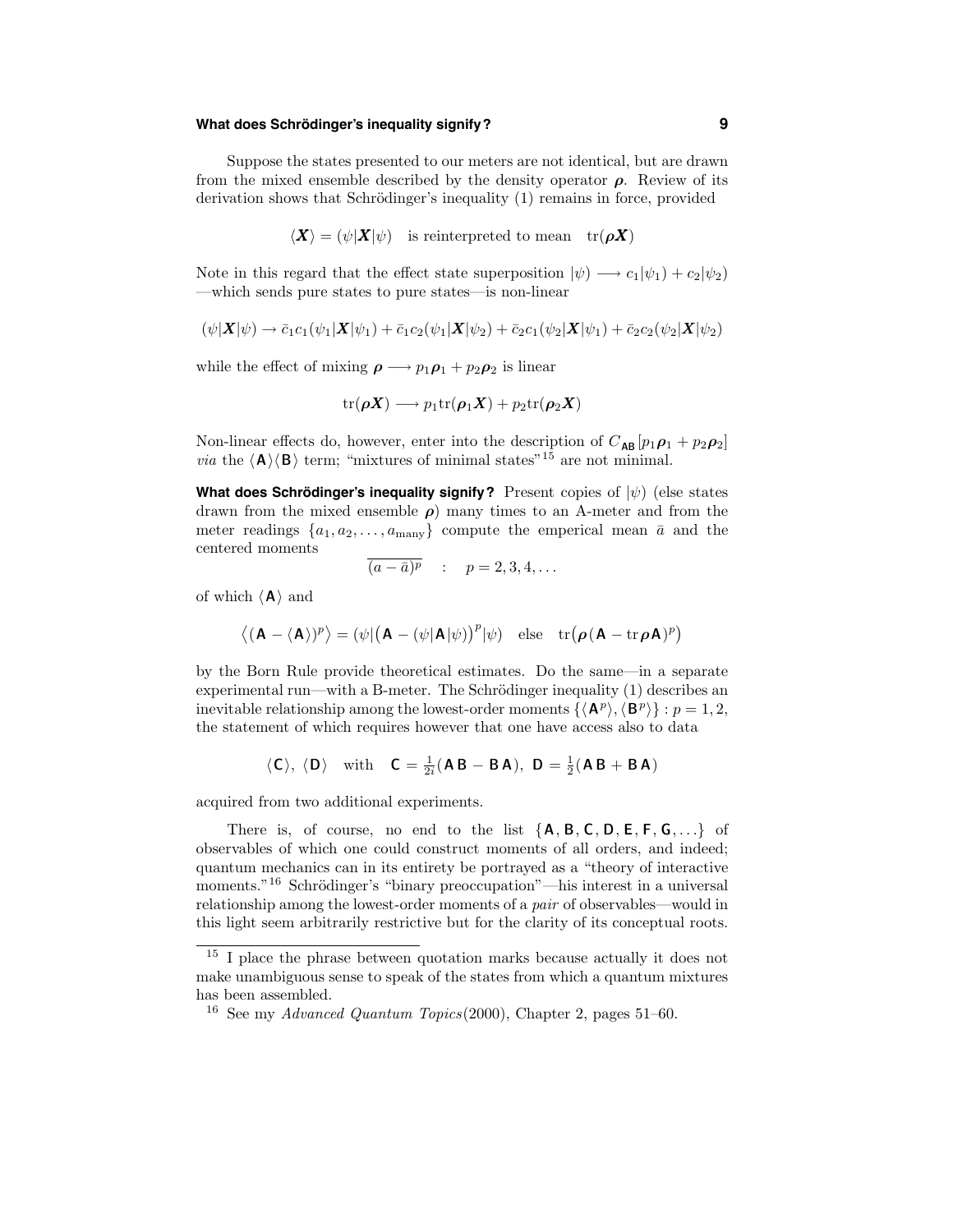#### **10 Simultaneous measurement of noncommuting observables**

The Hamiltonian formulation of classical mechanics is erected upon the notion that dynamical variables occur in *conjugate pairs*  $\{q, p\}$ —a notion which leads naturally (via the Poisson bracket) to the more general concept of conjugate observables. Heisenberg's early efforts led Born (1926) to the realization that in quantum theory the role of the classical variables  $\{q, p\}$  is taken over by objects  $\{q, p\}$  that fail to commute, and that the statement  $qp - pq = i\hbar$ must lie at the foundation of any mature quantum theory, from which Dirac (and independently Jordan) promptly drew the qualitative conclusion (1926) that "one cannot answer any question on the quantum theory which refers [simultaneously] to numerical values of both  $q$  and  $p$ ." Heisenberg undertook (1927) to quantify that assertion, and by a Fourier-analytic argument<sup>17</sup> was led to a statement  $\Delta q \Delta p = \hbar$  for which he then considered himself obliged to provide a physical explanation. This led Heisenberg and others (Ruark, Kennard) to inquire closely into the physics of measurement (and to attempts to design experiments that would achieve  $\Delta q \Delta p < \hbar$ )—an effort from which we inherit the "Heisenberg microscope." Meanwhile, Condon and Robertson were looking more closely to the purely mathematical ramifications<sup>18</sup> of  $[q, p] = i\hbar$ and, more generally, of  $[\mathbf{A}, \mathbf{B}] = i\hbar \mathbf{I}$ . Robertson—who by 1929 had  $\psi(x)$  and the rest of the Schrödinger formalism at his disposal—obtained

$$
\left[\int \psi^*(\mathbf{A} - \mathbf{A}_0)^2 \psi \, dx\right]^{\frac{1}{2}} \left[\int \psi^*(\mathbf{B} - \mathbf{B}_0)^2 \psi \, dx\right]^{\frac{1}{2}} \ge \frac{1}{2i} \int \psi^*[\mathbf{A}, \mathbf{B}] \psi \, dx
$$

$$
\Delta x \Delta p \ge \frac{1}{2} \hbar
$$

and it was from Robertson's argument that Schrödinger took the clues that led to (1).

While arguments involving devices like Heisenberg's microscope do allude —if in a contingent, phenomenological way—to the simultaneous measurement of x and p, Schrödinger's does not, except in this sense: it alludes to properties "simultaneously latent" in  $|\psi\rangle$ , and placed him in position to *describe* the states —solutions of  $C_{\mathbf{x} \mathbf{p}} [\ket{\psi}] = 0$ —which, when subjected to the multi-measurement protocol described previously, can be expected to yield results  $\Delta x$  and  $\Delta p$  for which  $\Delta x \Delta p = \frac{1}{2}\hbar$  is realized. The individual measurements contemplated in that protocol are idealized von Neumann (projective) measurements, each of which prepares one or another of the eigenstates of  $x$  else  $p$  (more generally A else **B**), but none of which prepares  $|\psi_{\text{min}}|$ .

Schrödinger did not contemplate a simultaneous measurement of x and  $p$ , so had nothing to about either how such a measurement might be undertaken or what might in principle be its optimal result. The first to do so were Arthurs and Kelly. <sup>1</sup> Their paper—partly because of its terse obscurtity—inspired other

<sup>17</sup> See Jammer, page 327.

<sup>18</sup> It was unclear at the time whether Heisenberg had touched upon a fundamental feature of quantum physics or merely an artifact of the quantum formalism that was struggling to take shape.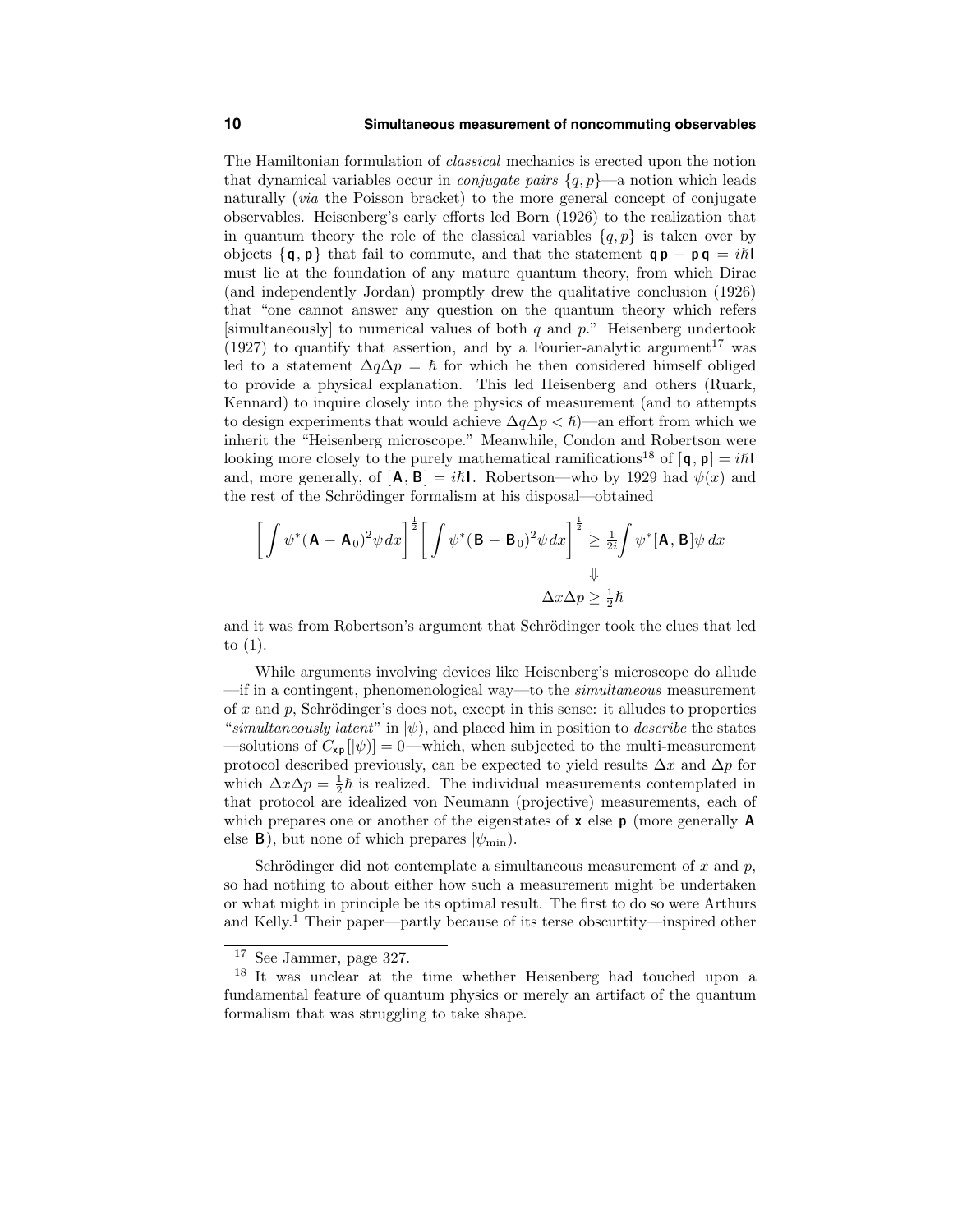#### **Simultaneous measurement according to Arthurs & Kelly 11**

authors to devise alternative approaches<sup>19</sup> to solution of the simultaneous measurement problem, all of which involve "generalized measurements" of one form or another; i.e., relaxation of von Neumann's projection postulate: accepting that conjugate observables do not admit of simultaneous measurement with ideal devices, one undertakes to do the best that can be done with imperfect/noisy devices. I sketch several of those approaches to the solution of that problem in the next few sections of this paper.<sup>20</sup>

**Simultaneous measurement according to Arthurs & Kelly.** The system S under observation and a pair of detectors  $\mathcal{D}_1$  and  $\mathcal{D}_2$  comprise a composite system

$$
\mathfrak{S}=\mathbb{S}\otimes \mathcal{D}_1\otimes \mathcal{D}_2
$$

We might, for concreteness, suppose S to be an oscillator; more critically, we consider  $\mathcal{D}_1$  and  $\mathcal{D}_2$  to be free-particle-like, except that "position" refers now not to the position of a particle but to the position of a "pointer." The initial state of the composite system is assumed to have the disentangled structure

$$
|\Psi)_{\text{before}} = |\psi) \otimes |\varphi_1| \otimes |\varphi_2| \equiv |\psi| |\varphi_1| |\varphi_2|
$$

which in the space/space/space representation becomes

$$
(q, x, y | \Psi)_{\text{before}} = \psi(q) \otimes \varphi_1(x) \otimes \varphi_2(y) \equiv \psi(q) \varphi_1(x) \varphi_2(y)
$$

Measurement is accomplished by brief (time-reversible) unitary evolution

$$
|\Psi)_{\rm before} \longrightarrow |\Psi)_t = \mathbf{U}(t) |\Psi)_{\rm before}
$$

where

$$
U(t) = e^{-i\mathbf{H}t} \quad \text{with} \quad \mathbf{H} = \frac{1}{\tau} \{-\lambda_1 (\mathbf{q} \otimes \mathbf{p}_1 \otimes \mathbf{I}) + \lambda_2 (\mathbf{p} \otimes \mathbf{I} \otimes \mathbf{p}_2) \}
$$

<sup>&</sup>lt;sup>19</sup> See, for example, C. Y. She & H. Heffner<sup>2</sup>; S. L. Braunstein, C. M. Caves & G. J. Milburn, "Interpretation for a positive P representation," Phys. Rev A 43, 1153-1159 (1991); Stig Stenholm, "Simultaneous measurement of conjugate variables," Annals of Physics 218, 223-254 (1992); M. G. Raymer, "Uncertainty principle for joint measurement of noncommuting variables," AJP 62, 986-993 (1994); U. Leonhardt, Measuring the Quantum State of Light (1997), Chapter 6; Yoshihisa Yamamoto & Ataç İmamo $\bar{g}$ lu,<sup>10</sup> §1.4.

 $20$  A notational remark: I have (following Schrödinger) previously written **A** and **B** to emphasize that the operators in question are general; *i.e.*, that they may or may not be conjugate. I will henceforth write  $X$  and  $P$  when I want to emphasize that the operators in question *are* assumed to be conjugate, though they may or may not (but in physical applications usually will) signify "position" and "momentum." Traditionally I have reserved double-struck characters  $A$ ,  $B$ , *etc.* for use when I wanted to emphasize that the objects in question were matrices. But I am at risk of running out of symbols, so abandon that convention.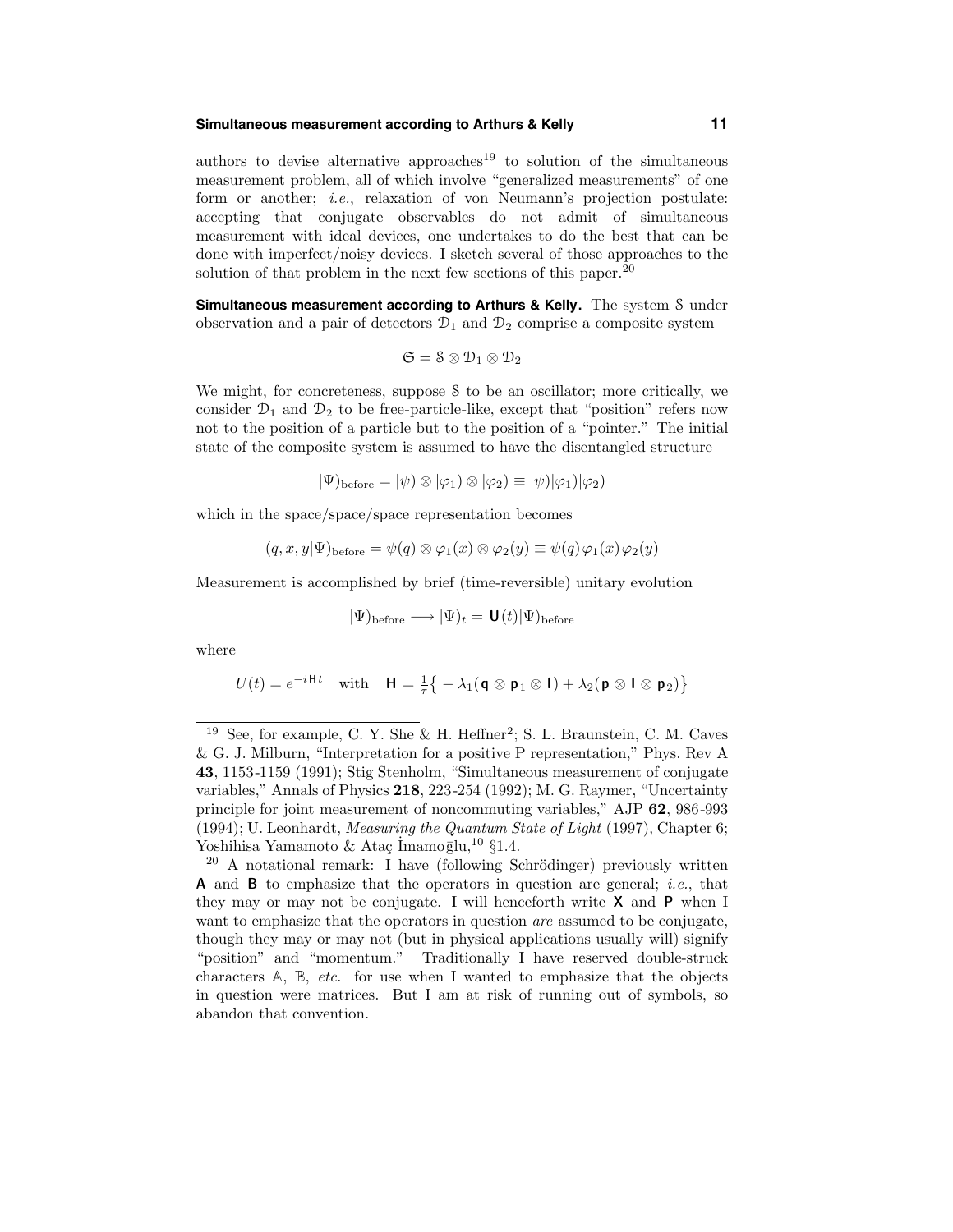Here  $[\lambda_1] = (\text{length} \times \text{momentum})^{-1}$ ,  $[\lambda_2] = (\text{momentum})^{-2}$  and  $\tau$ , which controls the strength of the interaction (assumed to be so brief that Hamiltonian terms that in the absence of interaction would generate the dynamics of the system and detectors can be neglected), has dimension  $[\tau] = (\text{time})^{-1}$ , and I have set  $\hbar = 1$ . The detector momenta  $p_1$  and  $p_2$ will serve to generate spatial translations of the pointers. Turning off the interaction at time  $t = \tau$ , we have

$$
|\Psi\rangle_{\text{before}} \longrightarrow |\Psi\rangle_{\text{after}} = \mathbf{U}(\tau)|\Psi\rangle_{\text{before}}
$$

but while the measurement is in progress we (in the Schrödinger picture) have

$$
\frac{\partial}{\partial t}\Psi(q, x, y, t) = -i\frac{1}{\tau}(q, x, y|\mathbf{H}|\Psi_t)
$$

$$
= -\frac{1}{\tau}\left\{\lambda_1 q \frac{\partial}{\partial x} - i\lambda_2 \frac{\partial}{\partial q} \frac{\partial}{\partial y}\right\}\Psi(q, x, y, t)
$$

$$
\downarrow
$$

$$
\left\{\frac{\partial}{\partial t} + \frac{1}{\tau}\lambda_1 q \frac{\partial}{\partial x} - i\frac{1}{\tau}\lambda_2 \frac{\partial}{\partial q} \frac{\partial}{\partial y}\right\}\Psi(q, x, y, t) = 0
$$
(6)

subject to the initial condition  $\Psi(q, x, y, 0) = \psi(q)\varphi_1(x)\varphi_2(y)$  (where a couple of ⊗s have been surpressed). Fourier transforming with respect to  $y$ 

$$
\Psi(q,x,y,t) = \frac{1}{\sqrt{2\pi}} \int \tilde{\Psi}(q,x,k,t) e^{iky} dk
$$

we have

$$
\frac{1}{\sqrt{2\pi}} \left\{ \frac{\partial}{\partial t} + \frac{1}{\tau} \lambda_1 q \frac{\partial}{\partial x} + \frac{1}{\tau} \lambda_2 k \frac{\partial}{\partial q} \right\} \tilde{\Psi}(q, x, k, t) e^{iky} dk = 0
$$

We are informed by Mathematica that solutions of the first-order partial differential equation

$$
\left\{\frac{\partial}{\partial t} + \frac{1}{\tau}\lambda_1 q \frac{\partial}{\partial x} + \frac{1}{\tau}\lambda_2 k \frac{\partial}{\partial q}\right\} F(q, x, t) = 0
$$

are of the form

$$
F(q, x, t) = \mathcal{F}(a(q, t), b(q, x)) \quad \text{where} \quad \begin{cases} a(q, t) = q - k\lambda_2 \ t/\tau \\ b(q, x) = x - \lambda_1 q^2/2k\lambda_2 \end{cases}
$$

We notice that  $a(q, 0) = q$  and to achieve x at time  $t = 0$  construct

$$
c(q, x, t) = b(q, x) + (\lambda_1/2k\lambda_2)a^2(q, t)
$$
  
=  $x - \lambda_1 q t/\tau + \frac{1}{2}k\lambda_1\lambda_2(t/\tau)^2$ 

Initially we have  $\tilde{\Psi}(q, x, k, 0) = \psi(q)\varphi_1(x)\tilde{\varphi}_2(k)$  so at time  $t = \tau$ 

$$
\Psi(q, x, y, \tau) = \frac{1}{\sqrt{2\pi}} \int \psi(a(q, \tau)) \varphi_1(c(q, x, \tau)) \tilde{\varphi}_2(k) e^{iky} dk
$$
  

$$
= \frac{1}{\sqrt{2\pi}} \int \psi(q - k\lambda_2) \varphi_1(x - \lambda_1 q + \frac{1}{2} k\lambda_1 \lambda_2) \tilde{\varphi}_2(k) e^{iky} dk \quad (7)
$$

which Arthurs & Kelly are content to present without comment, though it lies at the heart of their paper.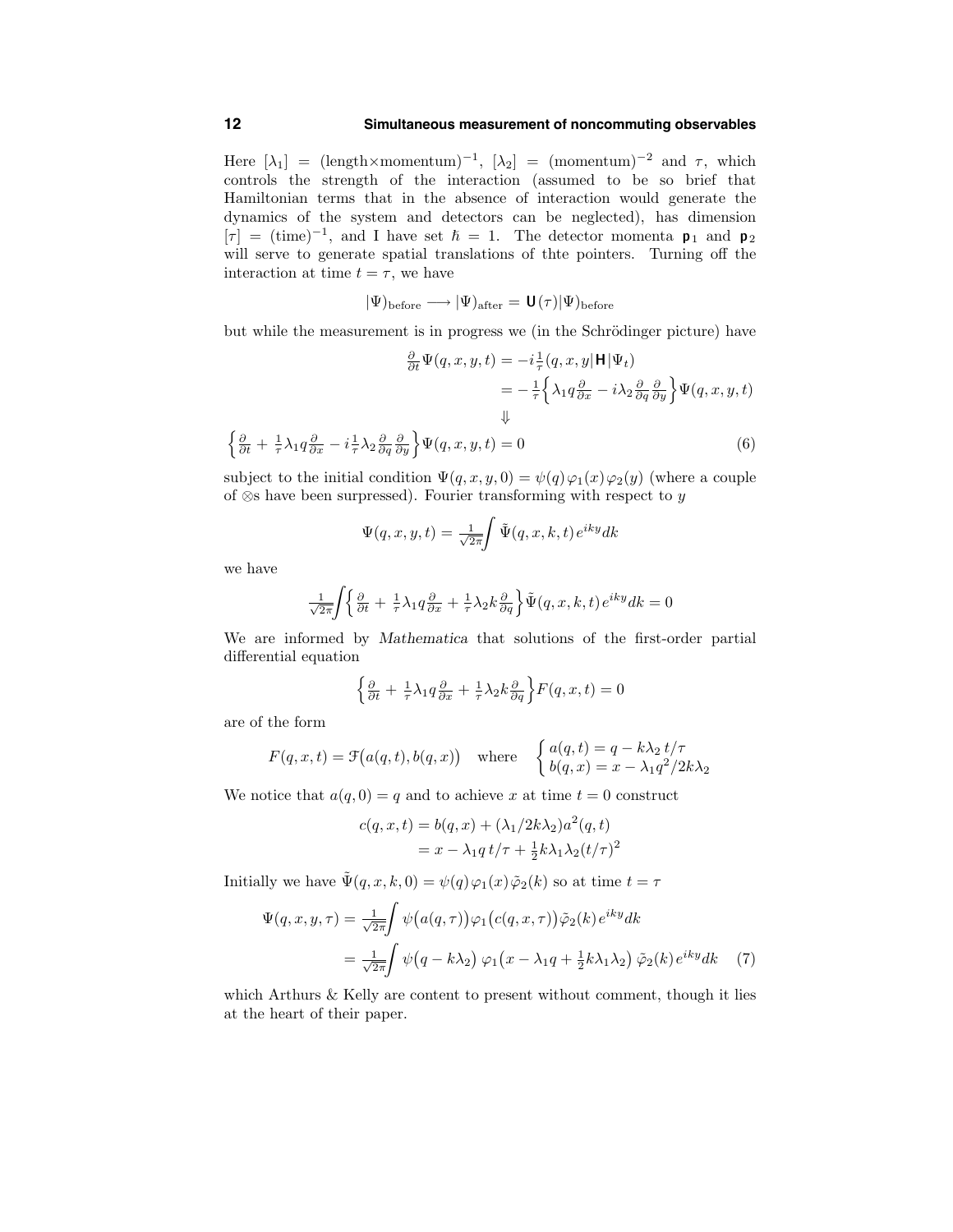## **Simultaneous measurement according to Arthurs & Kelly 13**

Arthurs & Kelly assume plausibly that the initial states of the detectors are centered-Gaussian:

$$
\varphi_1(x) = \left[\frac{1}{\sqrt{2\pi}\sigma_1}e^{-\frac{1}{2}(x/\sigma_1)^2}\right]^{\frac{1}{2}}
$$
 and  $\varphi_2(y) = \left[\frac{1}{\sqrt{2\pi}\sigma_2}e^{-\frac{1}{2}(y/\sigma_2)^2}\right]^{\frac{1}{2}}$ 

To this they bring the ad hoc assumption—which will acquire motivation in the course of their argument—that the Gaussians are "balanced" in the sense that  $\sigma_1 \sigma_2 = \frac{1}{4}$ . Writing  $\sigma_1 = (4\sigma_2)^{-1} = \frac{1}{2}$  $\sqrt{b}$  (Arthurs and Kelly call b the "balance") parameter") we have

$$
\varphi_1(x) = \left(\frac{2}{\pi b}\right)^{\frac{1}{4}} e^{-x^2/b} \quad \text{and} \quad \varphi_2(y) = \left(\frac{2b}{\pi}\right)^{\frac{1}{4}} e^{-by^2}
$$

$$
= \frac{1}{\sqrt{2\pi}} \int \tilde{\varphi}_2(k) e^{iky} dk
$$

$$
\tilde{\varphi}_2(k) = \left(\frac{1}{2\pi b}\right)^{\frac{1}{4}} e^{-k^2/4b}
$$

giving

$$
\Psi(q, x, y, \tau) = \frac{1}{\sqrt{2\pi}} \int \psi(a(q, \tau)) \varphi_1(c(q, x, \tau)) \tilde{\varphi}_2(k) e^{iky} dk
$$
  
=  $(1/8\pi^3 b)^{\frac{1}{4}} \int \psi(q - k\lambda_2) \varphi_1(x - \lambda_1 q + \frac{1}{2}k\lambda_1 \lambda_2) e^{-k^2/4b} e^{iky} dk$ 

The  $\lambda$ -parameters were introduced for dimensional reasons, but to simplify the notation we henceforth assume the numerical values of both to be unity; then

$$
= C_1(b) \int \psi(q-k) \varphi_1(x-q+\frac{1}{2}k) e^{-k^2/4b} e^{iky} dk \tag{8}
$$

with  $C_1(b) = (1/8\pi^3b)^{\frac{1}{4}}$ .<sup>21</sup> Write  $k \to \ell = q - k$  to introduce an alternative variable of integration, get

$$
= C_1 \int \psi(\ell) \varphi_1(x - \frac{1}{2}(q + \ell)) e^{-(q - \ell)^2 / 4b} e^{i(q - \ell)y} d\ell
$$
  

$$
\downarrow
$$
  

$$
|\Psi(q, x, y, \tau)| = C_1 \cdot \left| \int \psi(\ell) \varphi_1(x - \frac{1}{2}(q + \ell)) e^{-(q - \ell)^2 / 4b} e^{-i\ell y} d\ell \right|
$$

Drawing upon the assumed Gaussian structure of  $\varphi_1(x)$  we obtain

$$
= C_1 \left(\frac{2}{\pi b}\right)^{\frac{1}{4}} \left| \int \psi(\ell) \exp\left\{-\frac{(x-q)^2 + (\ell - x)^2}{2b}\right\} e^{-i\ell y} d\ell \right|
$$
  
=  $C_2 \exp\left\{-\frac{(x-q)^2}{2b}\right\} \cdot \left| \int \psi(\ell) \exp\left\{-\frac{(\ell - x)^2}{2b}\right\} e^{-i\ell y} d\ell \right|$ 

with  $C_2 = C_1 \cdot (2/\pi b)^{\frac{1}{4}} = (2/\pi^2 b)^{\frac{1}{2}}$ .

<sup>21</sup> I am indebted to Ray Mayer for the following line of argument (note taped to my door, 31 October 2012).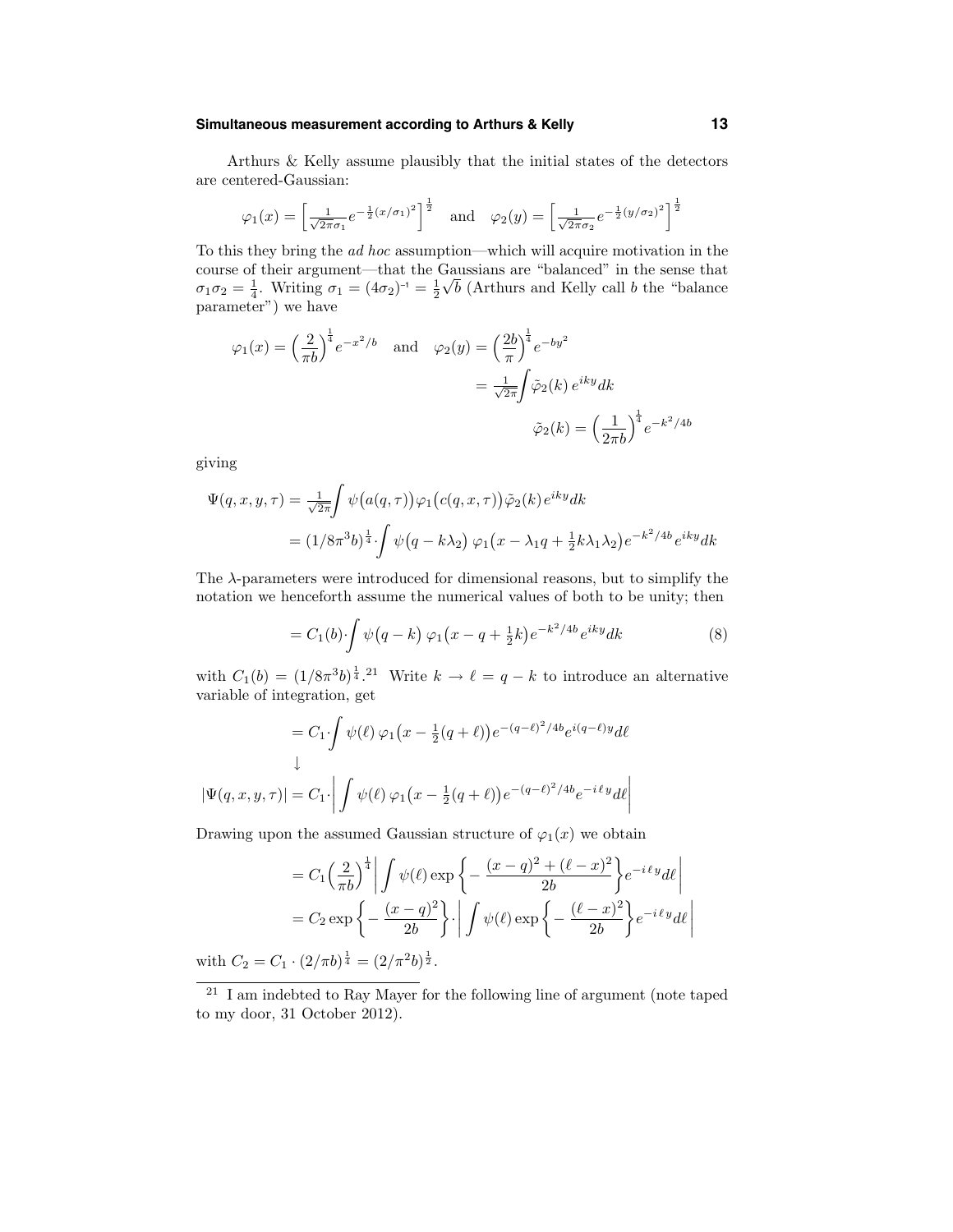#### **14 Simultaneous measurement of noncommuting observables**

The position/momentum operators of the detector system  $\mathcal{D}_1$  commute with those of  $\mathcal{D}_1$ , so projective measurements of the pointer positions x and y are compatable (can be performed simultaneously) and it makes sense to speak of the joint distribution  $P(x, y)$ , which is itself a conditional distribution; we have

$$
P(x,y) \equiv \int |\Psi(q,x,y,\tau)|^2 dq
$$
  
=  $C_2^2 \int \exp \left\{-\frac{(x-q)^2}{b}\right\} dq \cdot \left| \int \psi(\ell) \exp \left\{-\frac{(\ell-x)^2}{2b}\right\} e^{-i\ell y} d\ell \right|^2$   
=  $C_3 \cdot \left| \int \psi(q) \exp \left\{-\frac{(q-x)^2}{2b}\right\} e^{-iqy} dq \right|^2$  (9.1)

with  $C_3 = C_2^2 \sqrt{\pi b} = \sqrt{1/4\pi^3 b}$  and where in the final equation I have adjusted the name  $\ell \to q$  of the integration variable.

Had we (so far as S is concerned) elected to work not in the q-representation but in the p-representation—writing  $\Phi(p, x, y, t)$  to describe the state of the composite system—the Schrödinger equation (again set  $\hbar = \lambda_1 = \lambda_2 = 1$ ) would have read

$$
\left\{\frac{\partial}{\partial t} - i\frac{1}{\tau}\frac{\partial}{\partial p}\frac{\partial}{\partial x} - \frac{1}{\tau}p\frac{\partial}{\partial y}\right\}\Phi(p, x, y, t) = 0
$$

Fourier transforming with respect now to  $x$ 

$$
\Phi(q, x, y, t) = \frac{1}{\sqrt{2\pi}} \int \tilde{\Phi}(p, k, y, t) e^{ikx} dk
$$

we have

$$
\begin{aligned} \left\{ \frac{\partial}{\partial t} + \frac{1}{\tau} k \frac{\partial}{\partial p} - \frac{1}{\tau} p \frac{\partial}{\partial y} \right\} \tilde{\Phi}(p, k, y, t) &= 0 \\ \tilde{\Phi}(p, k, y, 0) &= \phi(p) \, \tilde{\varphi}_1(k) \, \varphi_2(y) \end{aligned}
$$

giving (again with Mathematica's assistance)

$$
\Phi(p, x, y, t) = \frac{1}{\sqrt{2\pi}} \int \phi(p - \frac{1}{\tau}kt) \tilde{\varphi}_1(k) \varphi_2(y + \frac{1}{\tau}pt - \frac{1}{2\tau^2}kt^2) e^{ikx} dk
$$
  

$$
\downarrow
$$
  

$$
= \frac{1}{\sqrt{2\pi}} \int \phi(p - k) \tilde{\varphi}_1(k) \varphi_2(y + p - \frac{1}{2}k) e^{ikx} dk \text{ at } t = \tau
$$

Again invoke the assumption that the intitial detector states are Gaussian

$$
\tilde{\varphi}_1(k) = \left(\frac{b}{2\pi}\right)^{\frac{1}{4}} e^{-\frac{bk^2}{4}}
$$
 and  $\varphi_2(y) = \left(\frac{2b}{\pi}\right)^{\frac{1}{4}} e^{-by^2}$ 

and obtain (after a change of variables  $k \to p - \ell$  and some simplification)

$$
|\Phi(p, x, y, \tau)| = C_4 \left| \int \phi(\ell) \exp \left\{ -\frac{b(y+q)^2 + b(\ell+y)^2}{2} \right\} e^{-i\ell x} d\ell \right|
$$
  
=  $C_4 \exp \left\{ -\frac{b(y+p)^2}{2} \right\} \cdot \left| \int \psi(\ell) \exp \left\{ -\frac{b(\ell+y)^2}{2} \right\} e^{-i\ell x} d\ell \right|$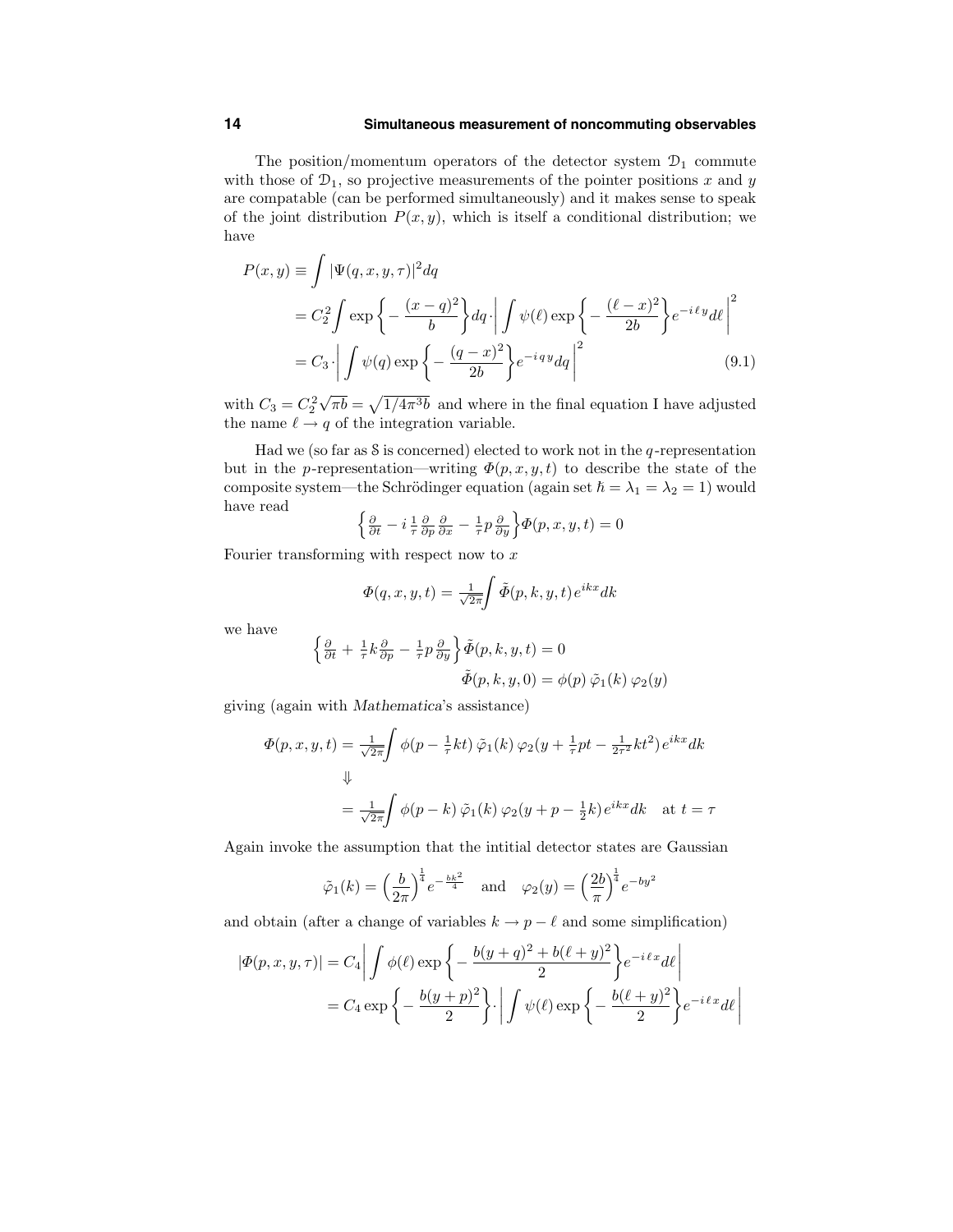#### **Simultaneous measurement according to Arthurs & Kelly 15**

where  $C_4 = b/2\pi^2$ . Therefore

$$
P(x,y) = \int |\Phi(p,x,y,\tau)|^2 dp
$$
  
=  $C_5 \cdot \left| \int \phi(p) \exp \left\{-\frac{b(p+y)^2}{2}\right\} e^{-ipx} dp \right|^2$  (9.2)

where

$$
C_5 = C_4^2 \int \exp\{-b(y+p)^2\} dp = \sqrt{b/4\pi^3}
$$

and in (9.2) I have again adjusted the name  $\ell \to p$  of the integration variable.<sup>22</sup> Equations (9) say the same thing in different ways.

Assume by way of example<sup>23</sup> that initially

$$
\psi(q) = \left(\frac{1}{2\pi\sigma^2}\right)^{\frac{1}{4}} e^{-q^2/4\sigma^2} = \sqrt{\text{Gaussian}}
$$

$$
\Downarrow
$$

$$
\phi(p) = \left(\frac{2\sigma^2}{\pi}\right)^{\frac{1}{4}} e^{-p^2 \sigma^2}
$$

Looking to  $|\psi(q)|^2$  and  $|\phi(p)|^2$  we see that the data generated when **q** and **p** are subjected to independent projective measurements are expected to have variances

$$
\sigma_q^2 = \sigma^2
$$
 and  $\sigma_p^2 = 1/4\sigma^2$ 

We expect by the Heisenberg uncertainty principle to have  $\sigma_q \sigma_p \geq \frac{1}{2}$  (recall  $\hbar = 1$ ) but in the present instance have  $\sigma_q \sigma_p = \frac{1}{2}$  since  $\psi(q)$  is a minimally dispersive state. Whether we work from (9.1) or (9.2), we find

$$
P(x,y) = \frac{\sigma\sqrt{2b}}{\pi(b+2\sigma^2)} \exp\left\{-\frac{x^2 + 2b\sigma^2 y^2}{b+2\sigma^2}\right\}
$$

and verify that  $\iint P(x, y)dxdy = 1$ . The associated marginal distributions are

$$
Q(x) = \int P(x, y) dy = \frac{1}{\sqrt{\pi (b + 2\sigma^2)}} \exp\left\{-\frac{x^2}{b + 2\sigma^2}\right\}
$$

$$
P(y) = \int P(x, y) dx = \frac{\sqrt{2b\sigma^2}}{\sqrt{\pi (b + 2\sigma^2)}} \exp\left\{-2b\sigma^2 \frac{y^2}{b + 2\sigma^2}\right\}
$$

<sup>&</sup>lt;sup>22</sup> To obtain the Schrödinger equation (6)—which agrees with Arthurs & Kelly—I have been obliged to introduce a minus sign into the interaction Hamiltonian  $H$  which is absent from A & K. And because in the momentum representation q becomes  $-i\partial_p$  (A & K appear to have overlooked the minus sign) I at (9.2) have  $\exp{-b(p+y)^2/2}$  instead of their  $\exp{-b(p-y)^2/2}$ .

<sup>&</sup>lt;sup>23</sup> This example has been selected because it leads to integrals that can be done in closed form.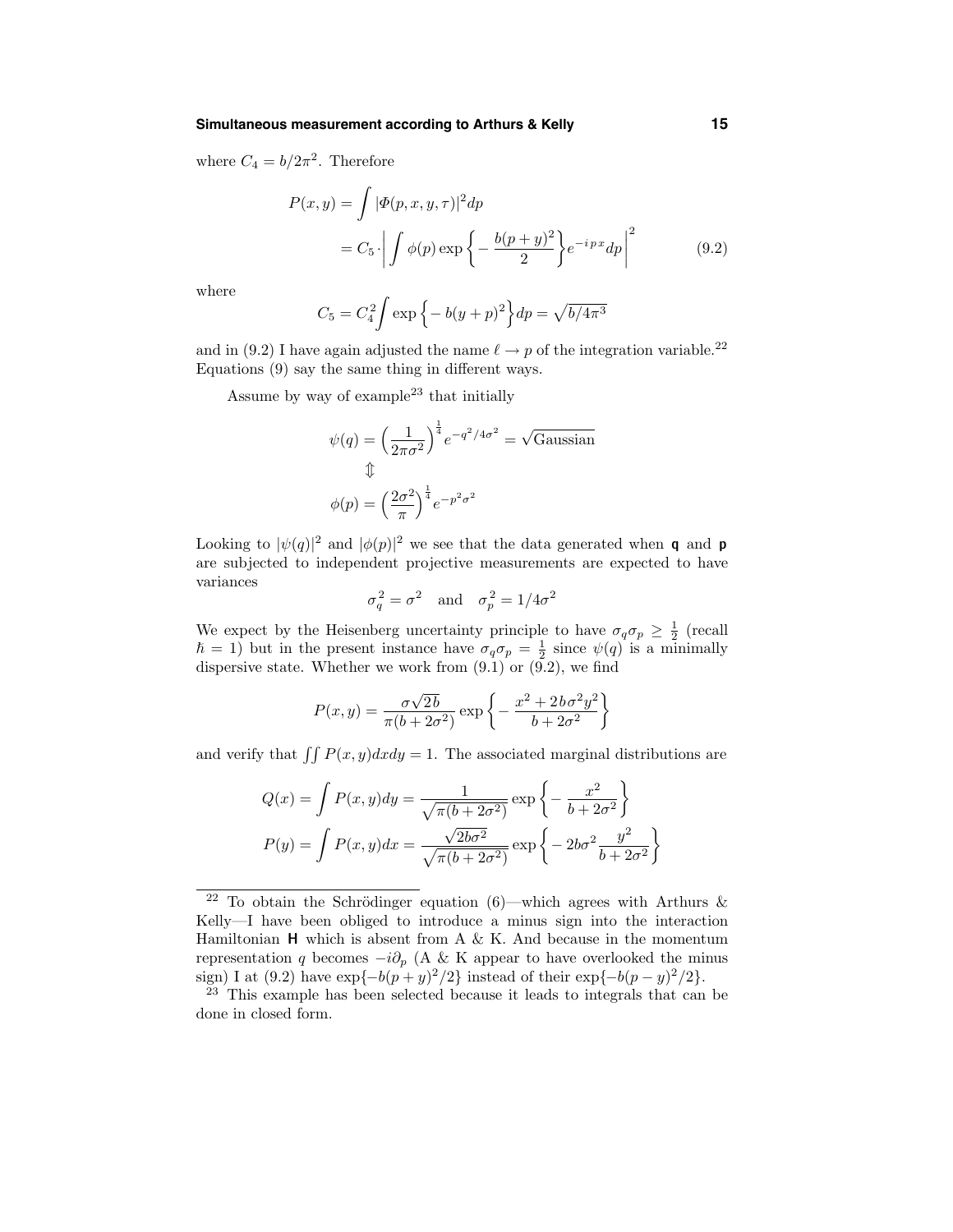which are in this instance seen to be Gaussian:

$$
Q(x) = \frac{1}{\sqrt{2\pi\sigma_x^2}} e^{-x^2/2\sigma_x^2} \quad \text{with} \quad \sigma_x^2 = \sigma^2 + \frac{1}{2}b
$$

$$
P(y) = \frac{1}{\sqrt{2\pi\sigma_y^2}} e^{-y^2/2\sigma_y^2} \quad \text{with} \quad \sigma_y^2 = \frac{\sigma^2 + \frac{1}{2}b}{2b\sigma^2} = \frac{1}{4} \left[ (\sigma^2)^{-1} + (\frac{1}{2}b)^{-1} \right]
$$

So when  $\{q, p\}$  are subjected to a series of simultaneous A&K-measurements and the resulting detector pointer-positions  $\{x, y\}$  measured projectively, the expected variances of the latter data are

$$
\sigma_x^2 = \sigma_q^2 + \frac{1}{2}b \n\sigma_y^2 = \sigma_p^2 + \frac{1}{2}b^{-1}
$$
\n(10)

From

$$
\frac{d(\sigma_x^2 \sigma_y^2)}{db} = \frac{b^2 - 4\sigma^2}{8b^2 \sigma^2} = 0 \implies \frac{1}{2}b = \sigma^2
$$

we discover (compare  $\sigma_q \sigma_p \geq \frac{1}{2}$ ) that

$$
\sigma_x \sigma_y \ge 1 \tag{11}
$$

with equality if and only if the balance parameter b and  $\psi$ -structure stand in the tuned relationship  $b = 2\sigma^2$ .

The product structure that was assumed to pertain initially to  $\Psi(q, x, y, t)$ was seen at (8) to have been lost during the course of the dynamical interaction of the system and detectors; the states of S and  $\{D_1, D_1\}$  have become entangled. At the completion of the A & K measurement that caused the detector pointers to register  $\{x_m, y_m\}$  the post-measurement state of S is

$$
\psi_{\text{after}}(q; x_m, y_m) = N^{-1} \Psi(q, x_m, y_m, \tau) \quad \text{with} \quad N = \left[ \int |\Psi(q, x_m, y_m, \tau)|^2 dq \right]^{\frac{1}{2}}
$$

where by (8)

$$
\Psi(q, x_m, y_m, \tau) = C_2 \exp \left\{ -\frac{(x_m - q)^2}{2b} + iqy_m \right\}
$$

$$
\int \psi(\ell) \exp \left\{ -\frac{(\ell - x_m)^2}{2b} \right\} e^{-i\ell y_m} d\ell
$$

The integral is a complex number: call it  $Ae^{i\alpha}$ . We now have

$$
\Psi(q,x_m,y_m,\tau)=C_2\exp\bigg\{-\frac{(x_m-q)^2}{2b}+iqy_m\bigg\}Ae^{i\alpha}
$$

and the normalization factor becomes

$$
N = C_2 \left[ \int \exp \left\{ - \frac{(x_m - q)^2}{b} \right\} dq \right]^{\frac{1}{2}} A = C_2 (\pi b)^{\frac{1}{4}} A
$$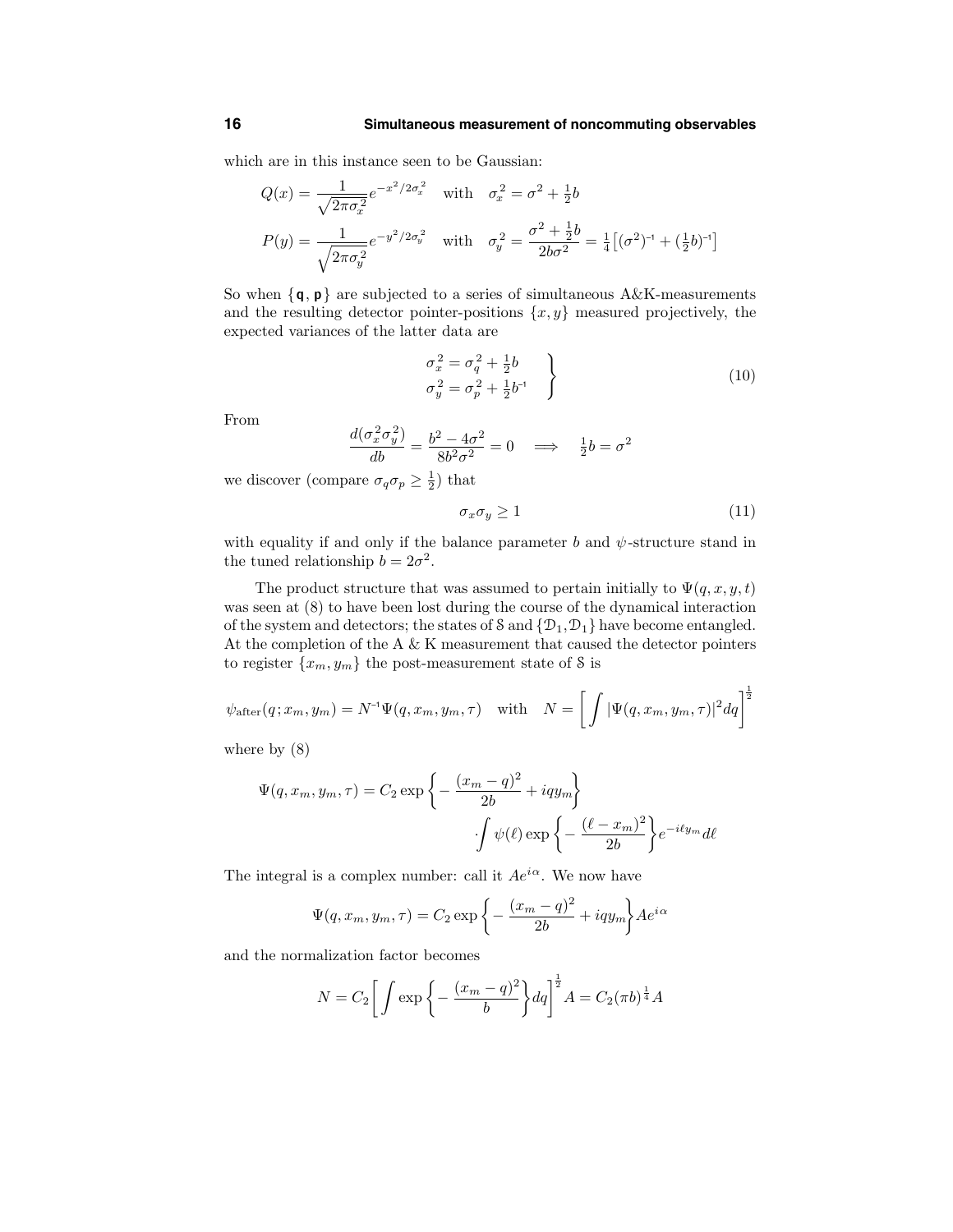#### **Simultaneous measurement according to Arthurs & Kelly 17**

giving

$$
\psi_{\text{after}}(q; x_m, y_m) = \left(\frac{1}{\pi b}\right)^{\frac{1}{4}} \exp\left\{-\frac{(q - x_m)^2}{2b} + iqy_m\right\} \cdot e^{-i\alpha} \tag{12.1}
$$

where the final phase factor is unphysical and can be discarded. Fourier transforming to the momentum representation, we get

$$
\phi_{\text{after}}(p; x_m, y_m) = \left(\frac{b}{\pi}\right)^{\frac{1}{4}} \exp\left\{-\frac{b(p - y_m)^2}{2} - ipx_m\right\} \cdot e^{i(x_m y_m - \alpha)} \tag{12.2}
$$

where again the phase factor can be discarded. The states (12) are readily seen to be normalized:  $\int |\psi_{\text{after}}(q; x_m, y_m)|^2 dq = \int |\phi_{\text{after}}(p; x_m, y_m)|^2 dp = 1$ . The associated probability densities are Gaussian

$$
|\psi_{\text{after}}(q; x_m, y_m)|^2 = \left(\frac{1}{\pi b}\right)^{\frac{1}{2}} \exp\left\{-\frac{(q - x_m)^2}{b}\right\} \tag{13.1}
$$

$$
|\phi_{\text{after}}(p; x_m, y_m)|^2 = \left(\frac{b}{\pi}\right)^{\frac{1}{2}} \exp\left\{-b(p - y_m)^2\right\}
$$
 (13.2)

with variances  $\sigma_q^2 = \frac{1}{2}b$  and  $\sigma_p^2 = \frac{1}{2}b^{-1}$  that (for a familiar Fourier-analytic reason, nothing more profound) satisfy  $\sigma_q \sigma_p = \frac{1}{2}$ .

The idealized projective action of an A-meter can, as we have seen, be described

$$
|\psi\rangle_{\text{before}} \longrightarrow |\psi\rangle_{\text{after}} = \text{some normalized eigenvector } |a\rangle \text{ of } A
$$

The initial state  $|\psi\rangle_{\text{before}}$  is destroyed by the measurement process, and the prepared state  $|\psi\rangle_{\text{after}}$  conveys no indication of what  $|\psi\rangle_{\text{before}}$  might have been, conceals no "memory" of  $|\psi\rangle_{\text{before}}$ <sup>24</sup> Note that the states (12) prepared by the A & K procedure are similar in that regard: they contain no reference to the pre-measurement S-state  $\psi(q)$ . Note also that (13) supplies

$$
\lim_{b \downarrow 0} |\psi_{\text{after}}(q; x_m, y_m)|^2 = \delta(q - x_m)
$$
  

$$
\lim_{b \downarrow 0} |\phi_{\text{after}}(p; x_m, y_m)|^2 = 0
$$

of which the former can be interpreted to refer to the result of a projective

$$
|\psi)_{\text{before}} = \int |a)da(a|\psi)_{\text{before}}
$$

Efforts to "measure the quantum state of S" would appear therefore to be fundamentally misguided unless one is prepared to bring into play ideas and methods that lie beyond the reach of the von Neumann formalism. In Ulf Leonhardt's Measuring the Quantum State of Light (1997) the method is tomographic.

<sup>&</sup>lt;sup>24</sup> From the statistical structure of indefinitely many such measurements one can constuct estimates of the real numbers  $|(a|\psi)_{\text{before}}|$ , but from that information it is still not possible in the absence of all complex phase data to reconstruct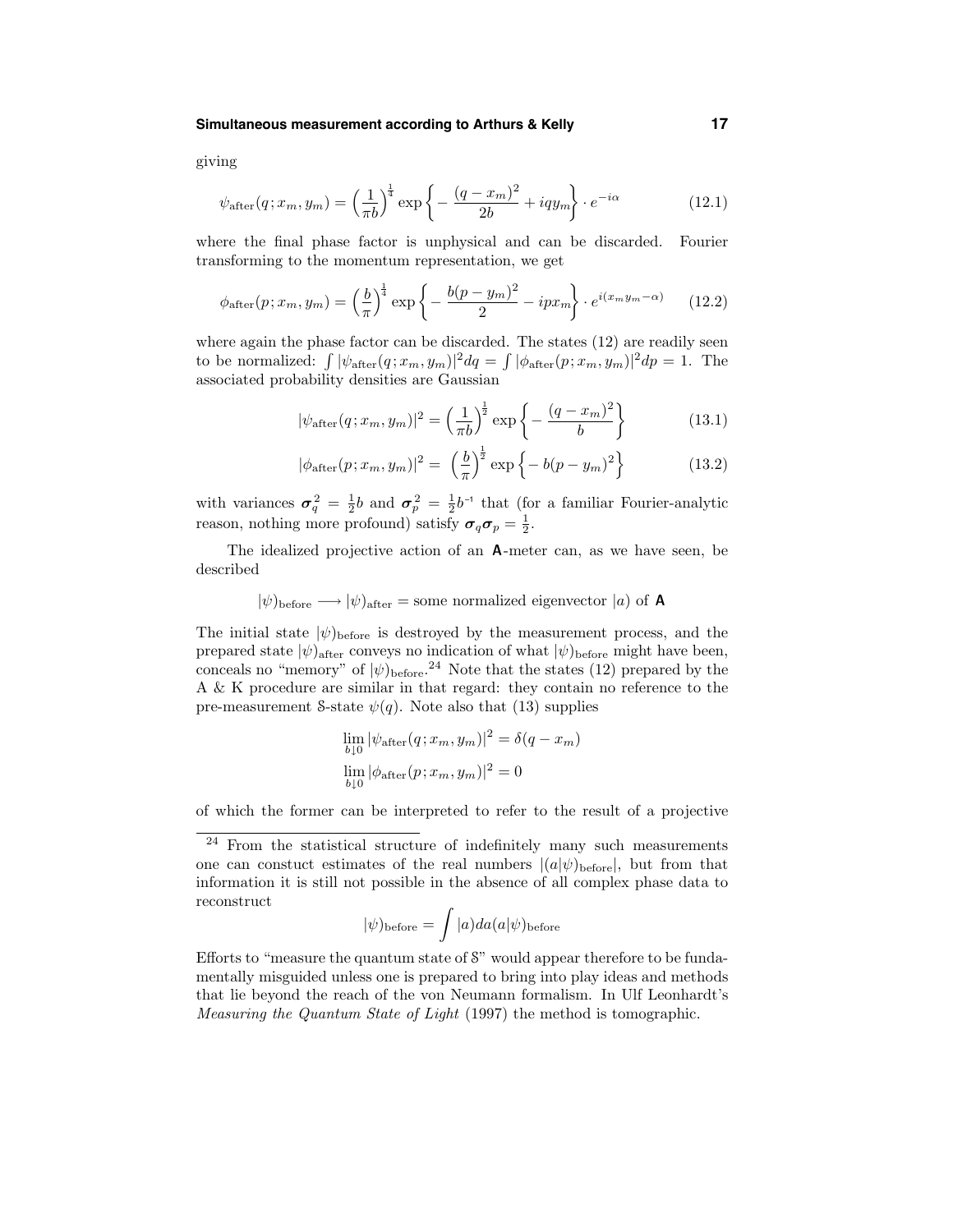q-measurement, and the latter to provide indication that after such a measurement the expected value of p is indeterminate. The situation is reversed in the limit  $b \uparrow \infty$ .

The fact that  $x_m$  and  $y_m$  enter in distinctive ways into (12.1) is easily understood. At  $y_m = 0$  we have

$$
\psi_{\text{after}}(q; x_m, 0) = \left(\frac{1}{\pi b}\right)^{\frac{1}{4}} \exp\left\{-\frac{(q - x_m)^2}{2b}\right\}
$$
  
= Gaussian wavepacket in *q*-space

Introduction of the factor  $\exp\{i q y_m\}$  serves to "launch" the wavepacket.<sup>25</sup>

The circumstance that  $q$  and  $p$  enter jointly into the A & K formalism brings to mind Wigner's "phase space formulation of quantum mechanics," wherein to every  $\psi(q)$  is associated a "Wigner quasi-distribution"<sup>26</sup>

$$
P_{\psi}(q, p) = (\pi \hbar)^{-1} \int \psi^*(q + \xi) e^{2 \frac{i}{\hbar} p \xi} \psi(q - \xi) d\xi
$$

Feeding (10.1) into the integral (with  $\hbar$  again set to unity) we compute

$$
= \pi^{-1} \exp \left\{ -\frac{(q - x_m)^2}{b} \right\} \int \exp \left\{ -\frac{\xi^2 - i2b(p - y_m)\xi}{b} \right\} d\xi
$$
  
= 
$$
\exp \left\{ -\frac{(q - x_m)^2}{b} - b(p - y_m)^2 \right\}
$$
(14)

which could hardly be prettier. We verify that  $\int \int P_{\psi}(q, p) dq dp = 1$  and observe that the Wigner distribution (14) is in fact a proper distribution: it becomes nowhere negative. The distribution (14) is encountered at (30) on page 14 of the notes just cited<sup>26</sup> and at  $(3.35)$  on page 48 of Leonhardt's monograph.<sup>24</sup>

The Arthurs/Kelly paper provides a solitary reference to the literature, that being to von Neumann's *Mathematical Foundations of Quantum Mechanics*. Quoting from their introductory paragraph, "Just as von Neumann uses an ideal measurement together with an interaction to explain an indirect observation, we use ideal measurements together with interactions to explain the simultaneous measurement of an observable and its conjugate." The argument to which they allude appears on the final three pages of von Neumann's classic monograph, at the end of his Chapter VI: "The Measuring Process." I provide now an account of von Neumann's argument, phrased so as to facilitatte comparison with the argument devised by Arthurs & Kelly.

Write  $\Psi(q, x, t)$  to describe the devolving state of the composite system that consists of S (initial state  $\psi(q)$ ) and a solitary detector D (initial state  $\phi(x_1)$ . The dynamical interaction is driven by a Hamiltonian of the form

<sup>&</sup>lt;sup>25</sup> See (25) page 9 in my "Gaussian wavepackets" (1998).

<sup>&</sup>lt;sup>26</sup> See Advanced Quantum Topics (2000), Chapter 2, page 10.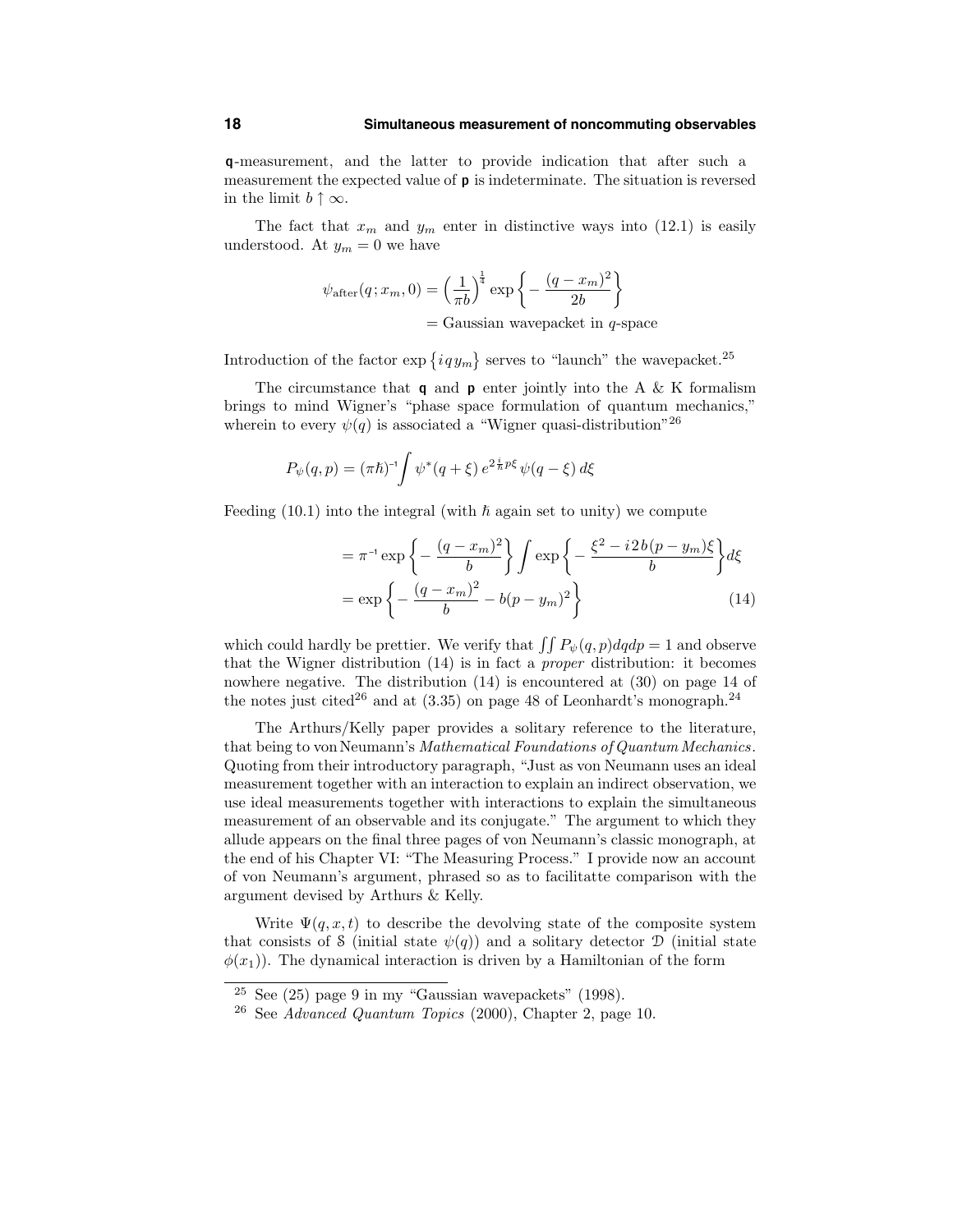**Simultaneous measurement according to Arthurs & Kelly 19**

$$
\mathbf{H}=-\tfrac{1}{\tau}\mathbf{q}\otimes\mathbf{p}_1
$$

The Schrödinger equation<sup>27</sup> reads  $i\partial_t \Psi = -\frac{1}{\tau} q(i\partial_x) \Psi$  or

$$
\left\{\partial_t + \tfrac{1}{\tau} q \partial_x\right\} \Psi = 0
$$

solutions of which are of the form  $\mathcal{F}(q, x - \frac{1}{\tau}q t)$ , which at  $t = 0$  becomes  $\mathcal{F}(q, x)$ . So

$$
\Psi(q, x, t) = \psi(q)\phi(x - \frac{1}{\tau}qt)
$$

$$
\downarrow
$$

$$
= \psi(q)\phi(x - q) \text{ at } t = \tau
$$

in which the S and D variables have become entangled. Assume that the initial (pre-measurement) states  $\psi(q)$  and  $\phi(x)$  normalized. Then

$$
|\Psi(q, x, 0)|^2 = 1 \longrightarrow \text{evolution is unitary} |\Psi(q, x, t)|^2 = |\psi(q)|^2 \cdot |\phi(x - q)|^2 = 1
$$

and the marginal  $q$ -probability is

$$
P(q) = |\psi(q)|^2 \int |\phi(x - q)|^2 dx = |\psi(q)|^2
$$

von Neumann remarks parenthetically that because  $q$  and  $x$  are continuous they can be measured "with arbitrary but not with absolute precision." Suppose  $\phi(x)$ is—like (say) a narrow Gaussian—non-zero only in the immediate neighborhood of the origin  $(-\delta < x < +\delta)$ . Suppose, moreover, that a projective inspection of the detector at time  $\tau$  shows the pointer to be at  $x_m$ . We can conclude that the post-measurement probability density  $|\psi_{\text{after}}(q)|^2$  is localized at  $q \approx x_m$ 

$$
\int_{x_m-\delta}^{x_m+\delta} |\psi_{\rm after}(q)|^2\,dq \approx 1
$$

and that the prepared state  $\psi_{\text{after}}(q)$  of S is of the form

$$
\psi_{\text{after}}(q) = f(q)^{i\alpha(q)}
$$

where concening the localized function we know only that

$$
\int_{x_m-\delta}^{x_m+\delta} f^2(q) dq \approx \int_{-\infty}^{+\infty} f^2(q) dq = 1
$$

while  $\alpha(q)$  remains entirely undetermined.

<sup>&</sup>lt;sup>27</sup> I write  $p_1$  to distinguish the momentum of  $D$  from that of  $S$ , but will drop the pedanatic subscript from  $x_1$ . As has been our custom, we set  $\hbar = 1$ , though in the present instance the  $\hbar$ -factors would cancel anyway.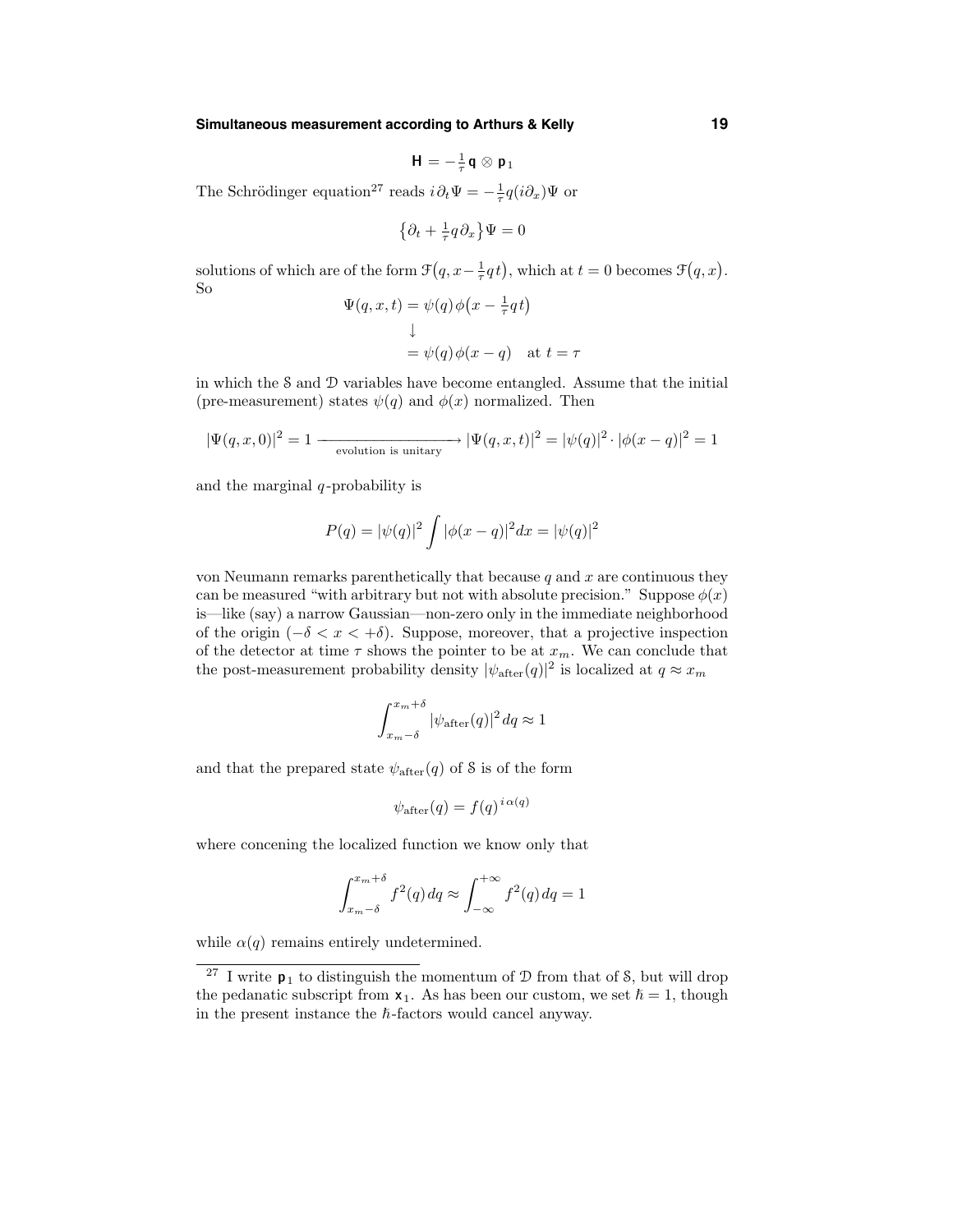#### **20 Simultaneous measurement of noncommuting observables**

**Abstract essentials of the Arthurs/Kelly formalism.** Familiarly, one cannot assign simultaneously precise values to the position and momentum of a quantum state because  $[\mathbf{q}, \mathbf{p}] \neq 0$ .<sup>28</sup> Arthurs & Kelly, building upon the framework erected by von Neumann, looked therefore to the construction of states to which simultaneously imprecise position/momentum values can be assigned in a bestpossible way. <sup>29</sup> In the final paragraphs of their paper they sketch an abstract generalization of their simultaneous measurement procedure. Leonhardt, in §6.1.1 of Chapter 6 ("Simultaneoous measurment of position and momentum") in the monograph previously cited,<sup>24</sup> presents a clarified paraphrase of the  $A/K$ argument upon which I base the following remarks.

Introduce near-variants of q and p

$$
Q = q + A
$$

$$
P = p + B
$$

where the "noise terms" **A** and **B** model the imprecision which we propose to introduce into the measurement process. Impose upon  $\{Q, P\}$  the simultaneous measureability requirement  $[Q, P] = [q, p] + [q, B] + [A, p] + [A, B] = 0$ , which (recall  $\hbar = 1$ ) we write

$$
[\mathbf{A}, \mathbf{B}] = -i\mathbf{I} - [\mathbf{q}, \mathbf{B}] - [\mathbf{A}, \mathbf{p}] \tag{15}
$$

Look now to the noisy analog  $\Delta^2 Q \Delta^2 P$  of  $\Delta^2 q \Delta^2 p \geq \frac{1}{4}$ . We have

$$
\Delta^2 Q = \langle (\mathbf{q} + \mathbf{A})^2 \rangle - \langle \mathbf{q} + \mathbf{A} \rangle^2
$$
  
=  $\langle \mathbf{q}^2 \rangle - \langle \mathbf{q} \rangle^2 + \langle \mathbf{q} \mathbf{A} \rangle - \langle \mathbf{q} \rangle \langle \mathbf{A} \rangle + \langle \mathbf{A} \mathbf{q} \rangle - \langle \mathbf{A} \rangle \langle \mathbf{q} \rangle + \langle \mathbf{A}^2 \rangle - \langle \mathbf{A} \rangle^2$ 

and if we impose upon the noise operator  $A$  the (plausible?) assumption that for all states  $\langle \mathbf{A} \rangle = \langle \mathbf{q} \mathbf{A} \rangle = \langle \mathbf{A} \mathbf{q} \rangle = 0$  obtain (compare (10))

$$
\Delta^2 Q = \Delta^2 q + \langle \mathbf{A}^2 \rangle \tag{16.1}
$$

Similarly

$$
\Delta^2 P = \Delta^2 p + \langle \mathbf{B}^2 \rangle \tag{16.2}
$$

Therefore

$$
\Delta^2 Q \Delta^2 P = \Delta^2 q \, \Delta^2 p + 2 \, \frac{\Delta^2 q \left<\mathbf{B}^2\right> + \Delta^2 p \left<\mathbf{A}^2\right>}{2} + \left<\mathbf{A}^2\right>\!\left<\mathbf{B}^2\right>
$$

Leonhardt draws at this point upon the fact the if  $a$  and  $b$  are non-negative real numbers then

$$
\frac{a+b}{2} \geq \sqrt{ab} \quad : \quad \text{``arithmetic mean dominates geometric mean''}
$$

with equality if and only if  $a = b$  (this is the simplest instance of a large class

<sup>&</sup>lt;sup>28</sup> That statement pertains, of course, to *any* pair (or expanded set) of noncommutative observables, whether or not they happen to be "conjugate" in the sense  $[A, B] = iI$ .

 $29$  Look back, in this light, to  $(12)$ .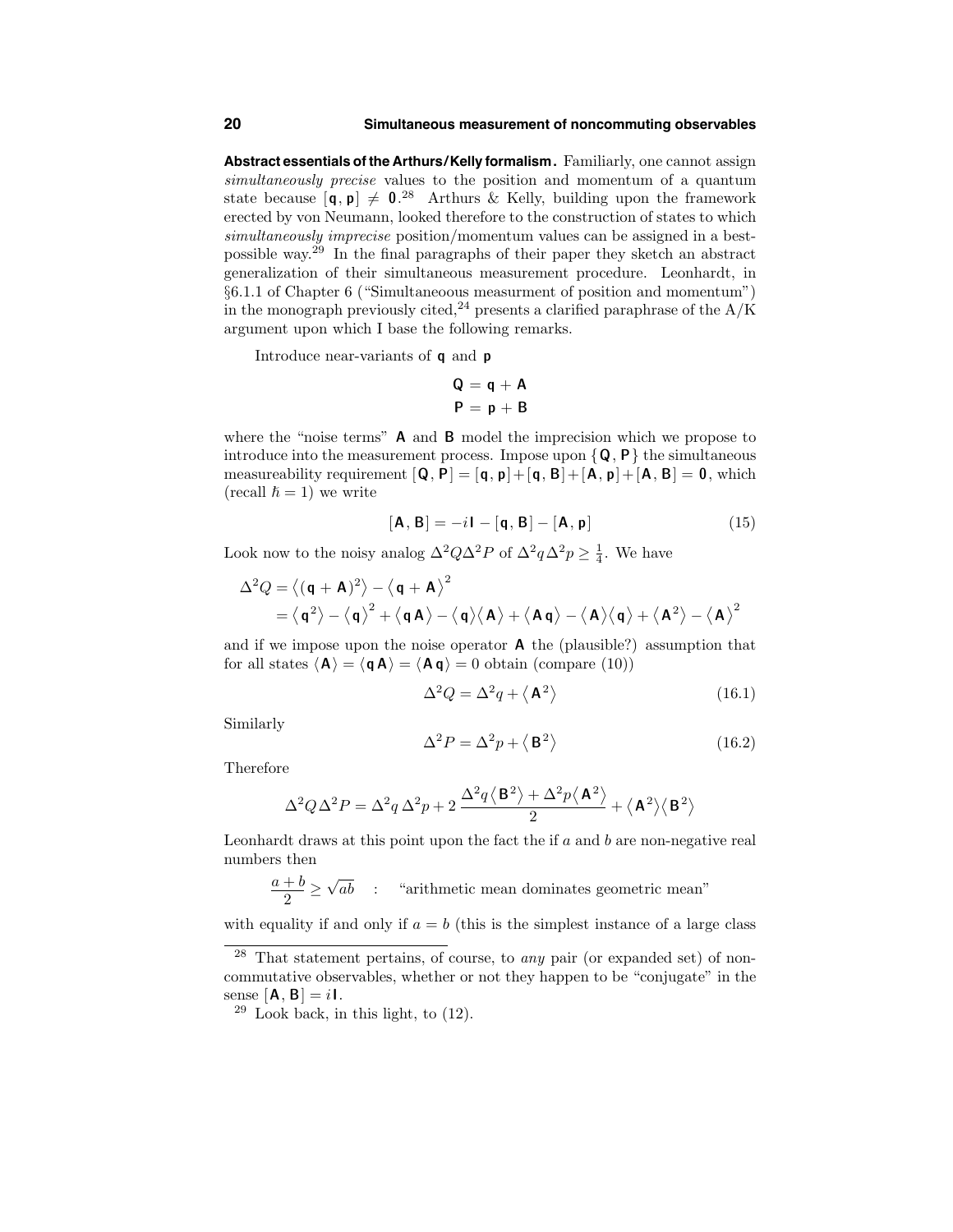#### **Abstract essentials of the Arthurs/Kelly formalism 21**

of lovely inequalities of which the Wikipedia article "Inequality of arithmetic and geometric means" provides a good account). . .to write

$$
\Delta^2 Q \Delta^2 P \ge \Delta^2 q \Delta^2 p + 2 \Delta q \Delta p \sqrt{\langle \mathbf{A}^2 \rangle \langle \mathbf{B}^2 \rangle} + \langle \mathbf{A}^2 \rangle \langle \mathbf{B}^2 \rangle
$$
  
= 
$$
\left[ \Delta q \Delta p + \sqrt{\langle \mathbf{A}^2 \rangle \langle \mathbf{B}^2 \rangle} \right]^2
$$
  
\$\downarrow\$  

$$
\Delta Q \Delta P \ge \frac{1}{2} + \sqrt{\langle \mathbf{A}^2 \rangle \langle \mathbf{B}^2 \rangle}
$$

with equality if and only if  $\Delta^2 q \langle \mathbf{B}^2 \rangle = \Delta^2 p \langle \mathbf{A}^2 \rangle$ . Retaining the presumption that  $\langle A \rangle = \langle B \rangle = 0$  we have  $\Delta^2 A = \langle A^2 \rangle$  and  $\Delta^2 B = \langle B^2 \rangle$ , so by Schrödinger's inequality (1.1)  $\overline{2}$ 

$$
\langle \mathbf{A}^2 \rangle \langle \mathbf{B}^2 \rangle \ge \left\langle \frac{[\mathbf{A}, \mathbf{B}]}{2i} \right\rangle^2
$$

which by (15) becomes

$$
= \left[\frac{-\langle i\mathbf{I}\rangle - \langle [\mathbf{q}, \mathbf{B}] \rangle + \langle [\mathbf{p}, \mathbf{A}] \rangle}{2i}\right]^2
$$

$$
= \left[-\frac{1}{2} - 0 + 0\right]^2 = \frac{1}{4}
$$
(17)

giving

$$
\Delta Q \,\Delta P \ge \Delta q \,\Delta p + \frac{1}{2} \tag{18}
$$
\n
$$
\ge 1
$$

We have here reproduced—by a relatively more abstract/general line of argument—a fundamental result that on page 16 was phrased  $\sigma_x \sigma_y \geq 1$ . It serves to quantify the price one necessarily pays for simultaneous measurement.

The quantum states  $(12)$  that result from application of the  $A/K$  model of a simultaneous measurement process are "minimal dispersion" states, in the sense mentioned on page 7. They give rise to Wigner distributions (14) that serve via

$$
b^{-1}(x - x_m)^2 + b(p - y_m)^2 = \text{constant}
$$

to inscribe  $\{x_m, y_m\}$ -centered curves on phase space—curves that are circular if  $b = 1$  and otherwise elliptical ("squeezed"). Noting the structural similarity of (10) and (16), we observe the the product of the dangling terms in (10) is  $(\frac{1}{2}b)(\frac{1}{2}b^{-1}) = \frac{1}{2}$  while the associated product in (16) is (in the optimal case: see (17))  $\langle A^2 \rangle \langle B^2 \rangle = \frac{1}{4}$ . Since the shape of the Wigner ellipse is controlled by  $b = \left[\left(\frac{1}{2}b\right)/\left(\frac{1}{2}b^{-1}\right)\right]^{1/2}$  it becomes natural to assign similar significance to the ratio  $\left[\langle \mathbf{A}^2 \rangle / \langle \mathbf{B}^2 \rangle \right]^{1/2}$ , which by Leonhardt's optimality condition  $\Delta^2 q \langle \mathbf{B}^2 \rangle =$  $\Delta^2 p \langle \mathbf{A}^2 \rangle$  becomes  $\left[ \Delta q / \Delta p \right]^{1/4}$ . And indeed, what Leonhardt and others call the "sqeezing parameter" is defined

 $\zeta = \frac{1}{4} \log(\Delta p / \Delta q) = \frac{1}{4} \log \left( \langle \mathbf{B}^2 \rangle / \langle \mathbf{A}^2 \rangle \right)$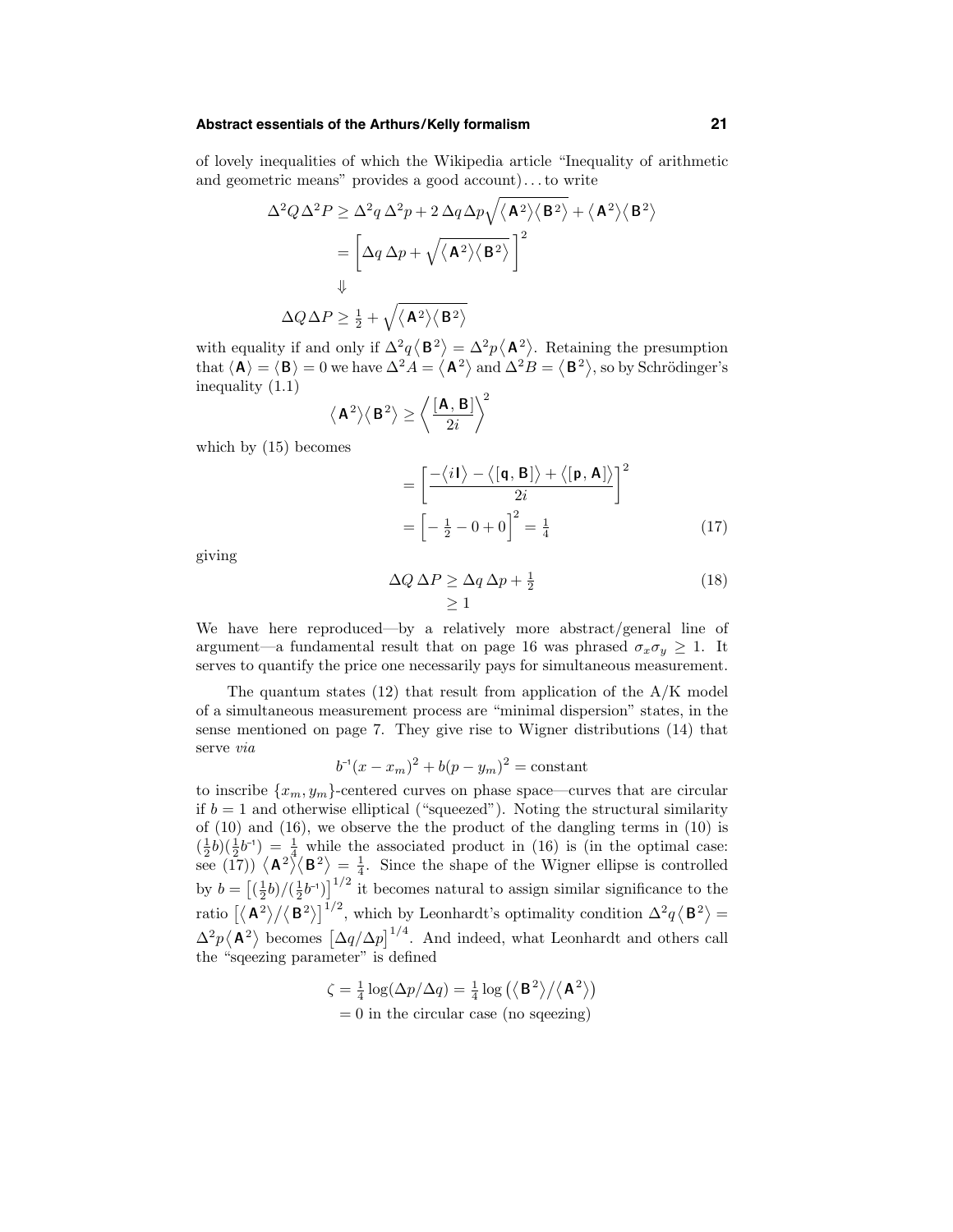Simultaneous measurements of conjugate observables are necessarily imperfect measurements. The question arises: Can the formal devices employed by Arthurs and Kelly be used to describe imperfect measurements of a single observable—a noisy von Neumann process? Write

$$
Q = q + A
$$
  

$$
\downarrow
$$
  

$$
Q2 = q2 + qA + Aq + A2
$$

Assume (as Arthurs/Kelly did) that  $\langle A \rangle = \langle q A \rangle = \langle A q \rangle = 0$  for all  $|\psi\rangle$ . Then

$$
\Delta^2 Q = \Delta^2 q + \Delta^2 A
$$

Such a theory is too impoverished to set a natural bound on  $\Delta^2 A$ . And it exposes with stark clarity a problem that bedevils also Arthurs/Kelly's formal theory of simultaneous measurement: If (as was implicitly assumed at every step, as when we appealed to Schrödinger's inequality)  $\bf{A}$  refers to a self-adjoint operator

$$
\mathbf{A} = \int |a) a \, da(a|
$$

then how is it possible to achieve  $\langle A \rangle = 0$  for all  $|\psi\rangle$ ? That would require that every  $|\psi\rangle$  lies in the null space of **A** (effectively: **A** = **0**), and would entail

$$
\Delta^2 A = \langle \mathbf{A}^2 \rangle = 0
$$

I am inclined, therefore, to dismiss Arthurs/Kelly's formal theory as a suggestive hoax, a provocative idea that stands in need of more careful development. Curiously, the fundamental defect to which I have drawn attention does not appear to offend Leonhardt, whose frequent reference to "fluctuations" seems intended to forgive all sins.

Arthurs/Kelly's dynamical model is susceptible to criticisms of a different sort. Since presented as the analysis of an idealized "gedanken experiment," we can dismiss as irrelevant the circumstance that A/K provide no indication of how their interaction Hamiltonian might be realized physically, or of how the interaction is to be switched off at time  $t = \tau$ <sup>30</sup>. More significantly, their ad hoc assumption that the initial detector states are balanced Gaussians remains though central to the analytical details of their paper—quite unmotivated.

**Construction of conjugate pairs & the number-phase problem.** Can Arthurs/ Kelly's gedanken experiment be realized as a physical experiment? In a pedagogical paper—valuable not least for its extensive bibliography, and in which no actual experimental results are reported—Michael  $\text{Rawmer}^{31}$  shows

<sup>30</sup> The latter criticism can be made also of von Neumann's model, and of many theoretical contributions to the quantum computation literature.

 $31$  "Uncertainty principle for joint measurement of noncommuting variables," AJP 62, 986-993 (1994).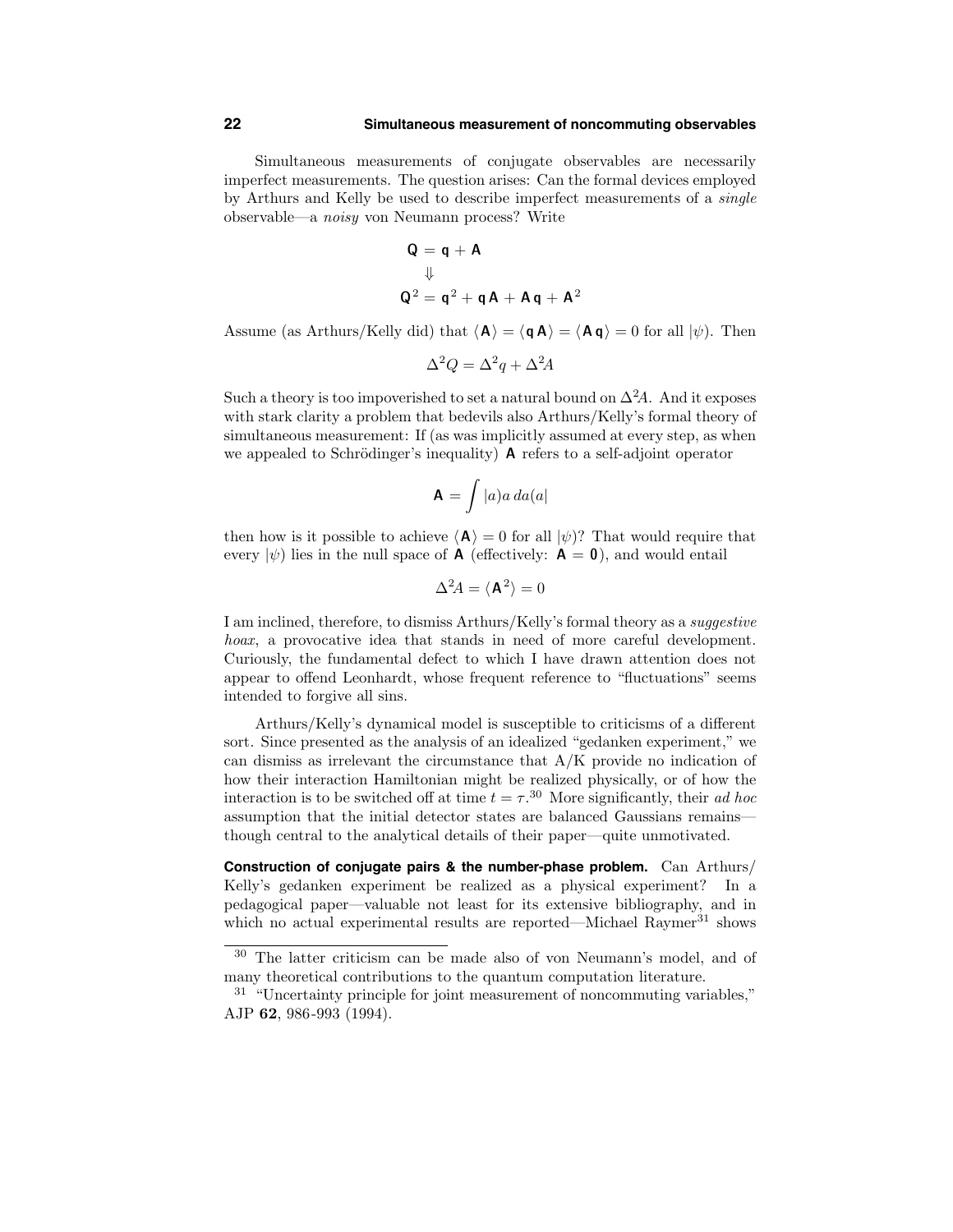#### **Construction of conjugate pairs & the number-phase problem 23**

how a simple single slit set-up might be used to accomplish a simultaneous measurement of position and momentum. Raymer emphasizes that such measurements are necessarily imprecise measurements. He proceeds without explicit reference to the Hamiltonian-generated interaction of system (in this instance a projected particle) and detectors by means of a formalism that is, as it happens, quite similar in its essentials to the formalism I once had occasion to sketch,  $32$  but which he works out in much greater detail than I attempted, and carries to a point where he becomes able establish contact with Arthurs & Kelly.

Quantum optics provides the conceptual and experimental apparatus that is used most commonly to probe the foundations of quantum theory. <sup>33</sup> It is, therefore, not surprising that Leonhardt devotes the greater part of his final Chapter 6 ("Simultaneous measurement of position and momentum") to discussion of some relevant quantum optical issues. Central to quantum optical theory are non-hermitian operators  $\{a_k, a_k^{\dagger}\}\$  that permit one to move around in the Foch space of quantum field modes. Those operators satisfy commutations relations of a form  $[a, a^+] = 1$  identical to the  $[W, W^+] = 1$ satisfied by operators that were encountered already on page 4. Running in reverse the remark that motivated the introduction of  $W$ , we observe that the hermitian operators

$$
\mathbf{q} = \frac{1}{\sqrt{2}}(\mathbf{W}^+ + \mathbf{W})
$$
 and  $\mathbf{p} = i\frac{1}{\sqrt{2}}(\mathbf{W}^+ - \mathbf{W})$ 

are conjugate

$$
[\mathbf{q},\mathbf{p}]=i\,\mathbf{I}
$$

and (when decorated with suitably-dimensioned factors) can be interpreted to comprise "position" and "momentum" operators in whatever context they arise. In quantum optics one writes

$$
X_1 = \frac{1}{\sqrt{2}}(a^+ + a)
$$
 and  $X_2 = i\frac{1}{\sqrt{2}}(a^+ - a)$ 

and calls  $\{X_1, X_2\}$  "quadrature operators."<sup>34</sup>

<sup>32</sup> "Quantum measurement with imperfect devices," notes for a Reed College Physics Seminar presented 16 February 2000. See also my "First steps toward a theory of imperfect meters" on pages 10-11 in "Generalized Quantum Measurement: Imperfect Meters and POVMs" (September 2012).

<sup>33</sup> Raymer—prolific founding director of the Oregon Center for Optics—is a leading experimentalist in the field, which may account for his interest in the work of Arthurs & Kelly; shortly before the 1996 AJP paper was written he and his group had completed some trail-blazing in a closely related area: see M. Beck, D. T. Smithey, J. Cooper & M. G. Raymer, "Experimental determination of number-phase uncertainty relations," Opt. Lett 18, 1259 (1993); "Measurement of number-phase uncertainty relations of optical fields," Phys. Rev. A 48, 3159 (1993).

 $34$  See, for example, C. Gerry & P. Knight, Introductory Quantum Optics (2005), page 17. The  $X_i$  are, in effect, conjugate coordinates of the "field oscillators" (oscillatory field modes).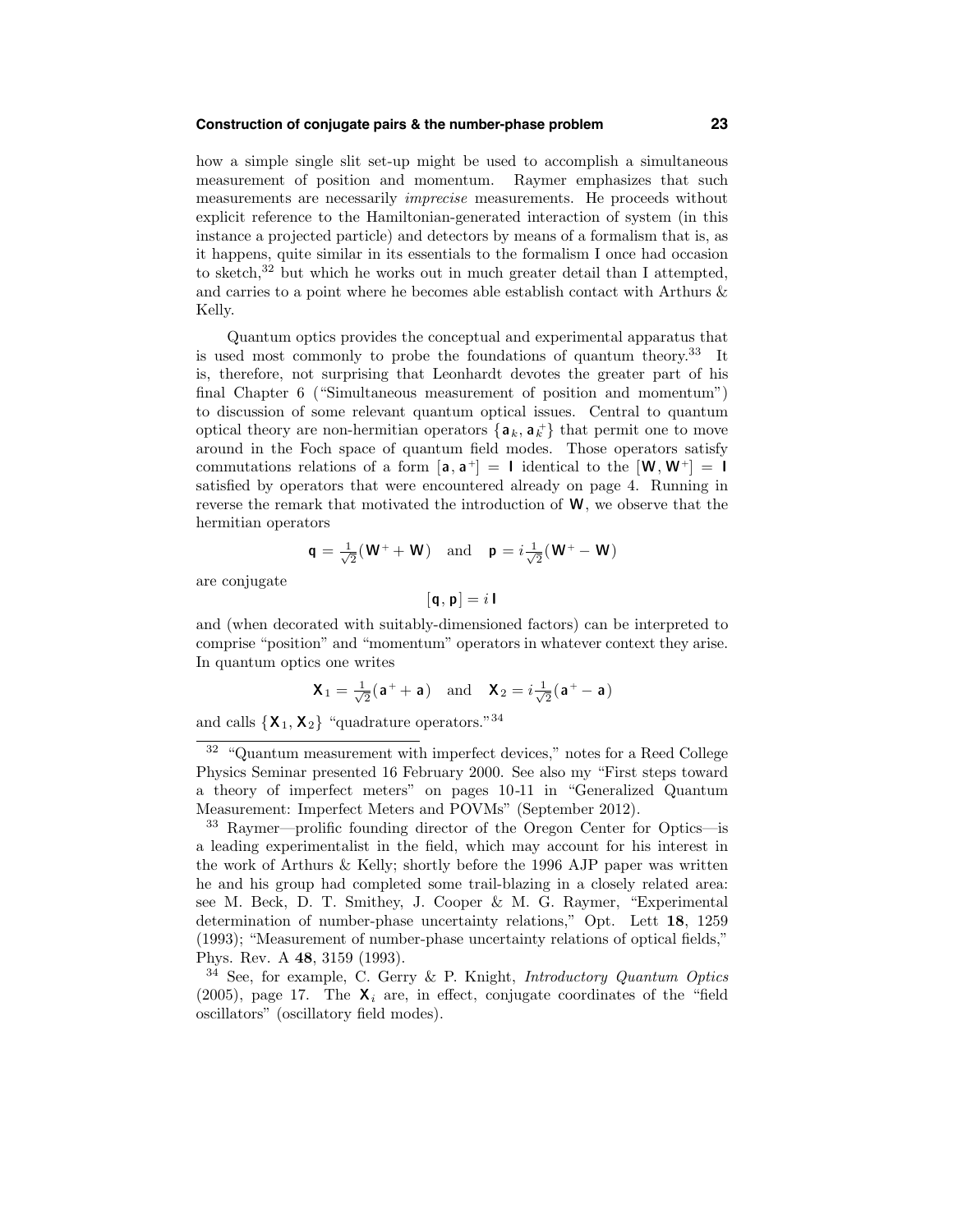Experimentalists—whether they propose to proceed quantum optically of mechanically—might look to established uncertainty relations

> position -momentum time -energy angle -angular momentum phase -number

for contexts within which to work. Relatedly, they might notice that conjugate operators q and p can be used to construct conjugate pairs

$$
Q = Q(q, p)
$$
 and  $P = P(q, p)$ 

in a seemingly infinitely many ways, of which some will be more useful than others. For example,

$$
[\mathbf{q}, \mathbf{p}] = i \mathbf{1} \implies \begin{cases} [\mathbf{Q}, \mathbf{P}] = i \mathbf{1} & \text{with} \quad \mathbf{Q} = \mathbf{q} + f(\mathbf{p}), \ \mathbf{P} = \mathbf{p} \\ [\mathbf{Q}, \mathbf{P}] = i \mathbf{1} & \text{with} \quad \mathbf{Q} = \mathbf{q}, \ \mathbf{P} = \mathbf{p} + g(\mathbf{q}) \end{cases}
$$

But Weyl showed long ago that it all realizations of the fundamental commutator are unitarily equivalent: it is always possible to write

$$
Q = U q U^{-1}, \quad P = U p U^{-1} \quad \text{with } U \text{ unitary}
$$

(good news, since otherwise quantum mechanics would split into disjoint fragments). If, for example, we set  $U = e^{iG(q)}$  we get  $Q = q$  and  $P =$  $\mathbf{p} + G'(\mathbf{q})$ . There are, however, aspects of the  $\{\mathbf{q}, \mathbf{p}\} \longrightarrow \{\mathbf{Q}, \mathbf{P}\}$  process that merit closer scrutiny. Here, since commutators become Poisson brackets in the classical limit, the classical theory of canonical transformations provides useful guidance. Look, for example, to the Hamiltonian dynamics of a free particle:  $H(q, p) = \frac{1}{2m}p^2$ . Energy E is conserved,  $H(q, p) = E$  inscribes a curve (actually a straight line of constant  $p = \sqrt{2mE}$  on the phase plane, along which the state point moves with constant velocity  $v = \sqrt{2E/m}$ , so

$$
T(q, p) = \text{transit time } \{0, p\} \longrightarrow \{q, p\}
$$

$$
= \frac{q}{\sqrt{2E/m}} = mq/p
$$

Looking to the "time-energy bracket" (analog of the "position-momentum  $bracket^{35}$ 

$$
[T(q,p),H(q,p)] = \frac{\partial T}{\partial q} \frac{\partial H}{\partial p} - \frac{\partial H}{\partial q} \frac{\partial T}{\partial p}
$$

we find by computation that  $T(q, p)$  and  $H(q, p)$  are *conjugate* observables:

$$
[T(q,p), H(q,p)] = 1
$$

<sup>&</sup>lt;sup>35</sup> Note that dimensionally  $[\text{time} \cdot \text{energy}] = [\text{length} \cdot \text{momentum}] = [\text{action}].$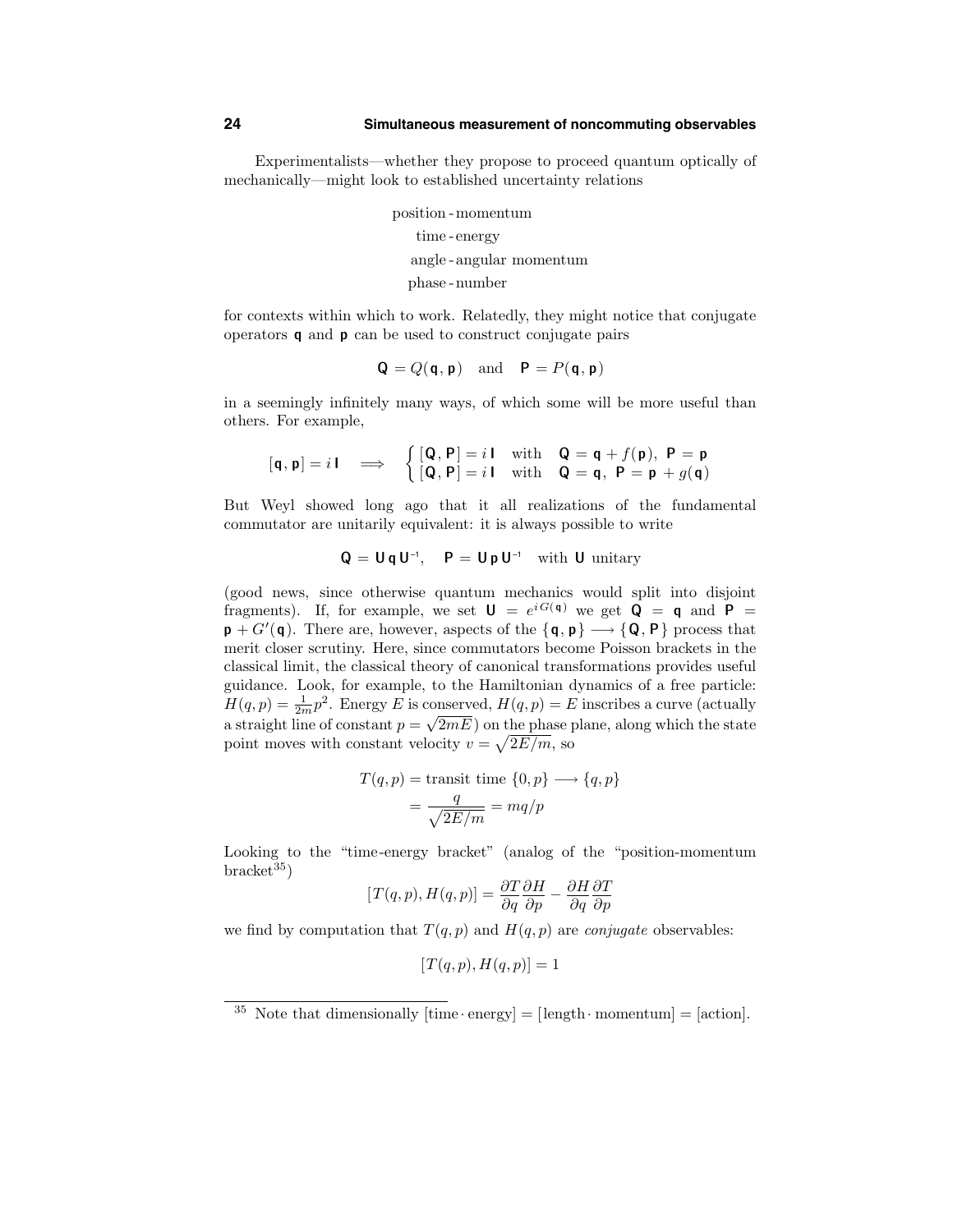# **Construction of conjugate pairs & the number-phase problem 25**

We are motivated by this result to introduce quantum observables  $36$ 

$$
H = \frac{1}{2m} p^2 \text{ and } T = m \frac{1}{2} (q p^{-1} + p^{-1} q)
$$

where we have used the simplest means to "hermitianize"  $T$ . Drawing formally upon the identity  $[A, B]C = [A, B]C + B[A, C]$  we compute

$$
[\mathsf{T},\mathsf{H}]=[\mathsf{q},\mathsf{p}]=i\,\mathsf{I}
$$

This attractive result is, however, subject to several serious criticisms. In the first place, we have too casually assumed that  $[\mathbf{p}^2, \mathbf{p}^n] = \mathbf{0}$  remains valid even when  $n < 0$ . In the Schrödinger representation we expect to have  $p^{-1} = \int^q$ , or actually  $p^{-1} = \int_a^q$  since indefinite integrals are defined only to within an additive constant. But

$$
\partial_q \int_a^q f(q) dq - \int_a^q \partial_q f(q) dq = f(a)
$$

so  $[\mathbf{p}, \mathbf{p}^{-1}]f(q) = 0$  pertains only to functions that vanish at the fiducial point:  $f(a) = 0$ . More generally,  $[\mathbf{p}^n, \mathbf{p}^{-1}]f(q) = 0$  iff  $f^{(n-1)}(a) = 0$ . And we confront also a second problem: for  $H$  and  $T$  to be of any quantum mechanical utility they must be self-adjoint. From

$$
\partial(\psi \partial \phi) - \partial(\phi \partial \psi) = \psi \partial^2 \phi - \phi \partial^2 \psi
$$

we see that **H** is self-adjoint  $(\psi | H \phi) = \overline{(\phi | H \psi)}$  only with respect to functions that satisfy boundary conditions that insure

$$
\int_a^b \{ \partial(\bar{\psi} \partial \phi) - \partial(\phi \partial \bar{\psi}) \} dq = \{ \bar{\psi} \partial \phi - \phi \partial \bar{\psi} \} \Big|_a^b = 0
$$

which is achieved most simply (and most commonly) by imposition of periodic or box boundary conditions. The self-adjointness of the time operator T imposes, however, a condition

$$
\int_a^b \bar{\psi}(q) \left[ q \int_a^q \phi(x) dx + \int_a^q x \phi(x) dx \right] dq = \int_a^b \phi(q) \left[ q \int_a^q \bar{\psi}(x) dx + \int_a^q x \bar{\psi}(x) dx \right] dq
$$

the implications of which are much more obscure, but which appears on its face to be much more restrictive. Moreover,  $\mathbf{T}|\tau = \lambda|\tau$  in the q-representation reads  $\sqrt{ }$ 

$$
\[q \int_{a}^{q} \tau(x) dx + \int_{a}^{q} x \tau(x) dx\] = \lambda \tau(q)
$$
  

$$
\downarrow \qquad \qquad 2q \tau'(q) + 3\tau(q) = \lambda \tau''(q)
$$

<sup>&</sup>lt;sup>36</sup> It is my dim recollection that the following  $\mathsf T$  operator was considered long ago by Bohm and Aharanov.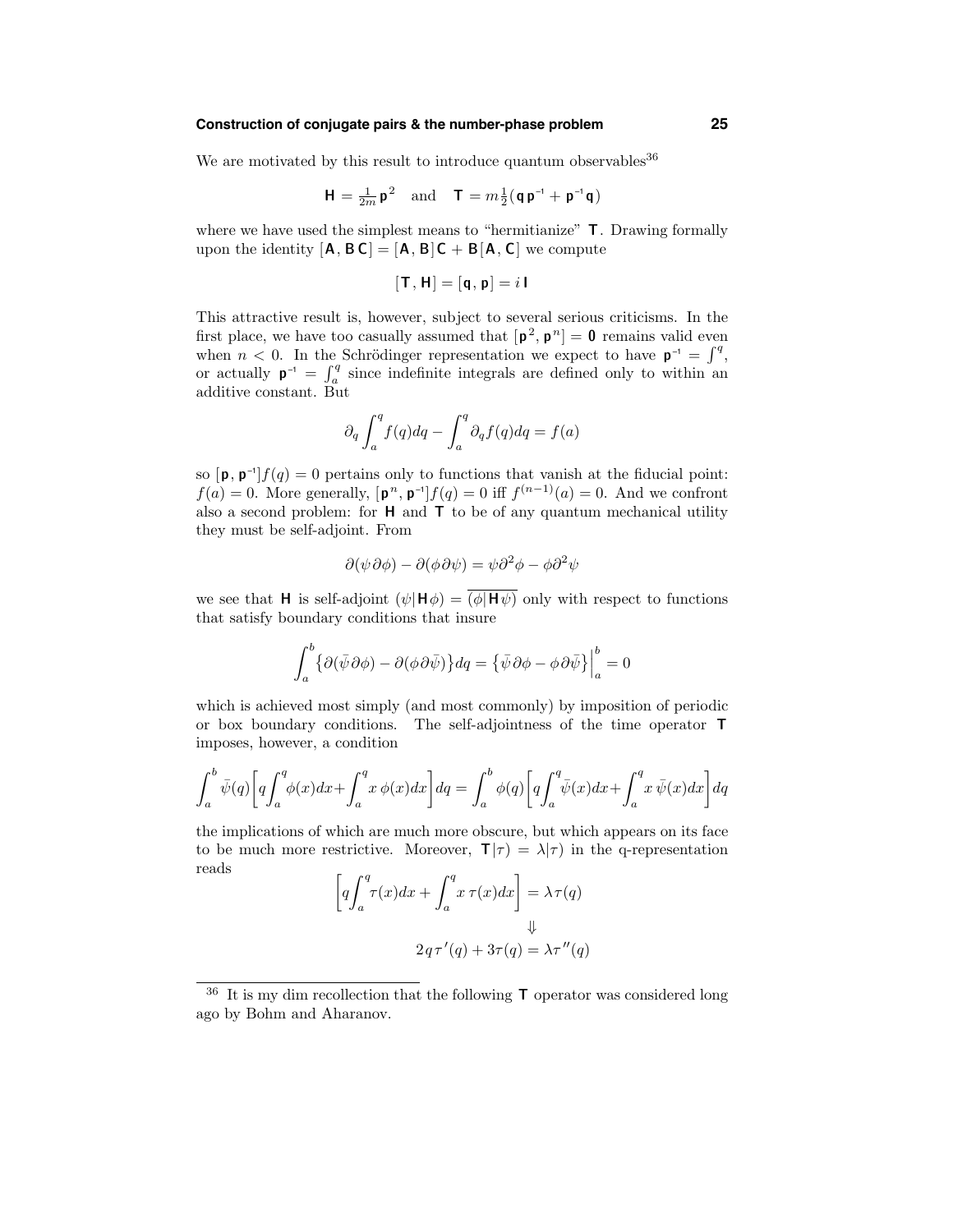#### **26 Simultaneous measurement of noncommuting observables**

Mathematica reports that solutions are linear combinations

$$
\tau(q)=c_1 \text{HermiteH}[-\frac{3}{2},\, q/\sqrt{\lambda}]+c_2 \text{Hypergeometric1F1}[\frac{3}{4},\, \frac{1}{2},\, q^2/\lambda]
$$

of Hermite "polynomials" of a negative fractional order and of a certain confluent hypergeometric function. But both are seen when plotted to be too unruly to make sense of. And anyway, what meaning could one attach to a temporal eigenvalue, or a temporal eigenfunction? Pretty clearly, the conditions which insure the self-adjointness of H do not—even in this simplest of cases—imply the automatic self-adjointness of T. We therefore cannot conclude from Schrödinger's inequality that  $\Delta H \Delta T \geq \frac{1}{2}\hbar$ .

Look more generally to the classical system

$$
H(q, p) = \frac{1}{2m}p^2 + U(q)
$$

Energy conservation  $E = \frac{1}{2}m\dot{q}^2 + U(q)$  leads to the transit-time construction<sup>37</sup>

$$
\int dt = \sqrt{\frac{m}{2}} \int \frac{1}{\sqrt{E - U(x)}} dx
$$

which motivates the definition

$$
T(q, p) = \sqrt{\frac{m}{2}} \int^{q} \frac{1}{\sqrt{H(q, p) - U(x)}} dx
$$

Computation now as before supplies  $[T(q, p), H(q, p)] = 1$ . In the associated quantum theory we have  $\mathbf{H} = H(\mathbf{q}, \mathbf{p}) = \frac{1}{2m} \mathbf{p}^2 + U(\mathbf{q})$ , but the specific meaning of

$$
\mathbf{T} = \sqrt{\frac{m}{2}} \int^{\mathbf{q}} \frac{1}{\sqrt{H(\mathbf{q}, \mathbf{p}) - U(x)\mathbf{I}}} dx
$$

is not obvious,<sup>38</sup> nor is it clear how one would undertake to demonstrate the conjugacy of  $\{T, H\}$ . It is, however, already clear that we cannot expect  $T$  to be self-adjoint with respect to the functions that render H self-adjoint.

Look now more particularly to the classical oscillator:  $U(q) = \frac{1}{2}m\omega^2 q^2$ . From  $E = \frac{1}{2m}p^2 + \frac{1}{2}m\omega^2 q^2$  we see that at the turning points (where  $p = 0$  and the energy is entirely potential)  $E = \frac{1}{2}m\omega^2 a^2$  where a is the amplitude of the oscillation. The transit time  $0 \rightarrow q \leq a$  is

$$
T(q, p) = \sqrt{\frac{m}{2}} \int_0^q \frac{1}{\sqrt{H - \frac{1}{2}m\omega^2 x^2}} dx \Big|_{H = \frac{1}{2m}p^2 + \frac{1}{2}m\omega^2 q^2}
$$
  
=  $\frac{1}{\omega} \arctan(m\omega q/p)$ 

<sup>37</sup> See my Classical Mechanics (1983/84), page 269.

 $38$  The Weyl transform (see Advanced Quantum Topics (2000), Chapter 2, pages 4-7) supplies one possible way to proceed  $T(q, p) \rightarrow \mathbf{T}$ , but while attractive in principal it looks to be unworkable in the present general context.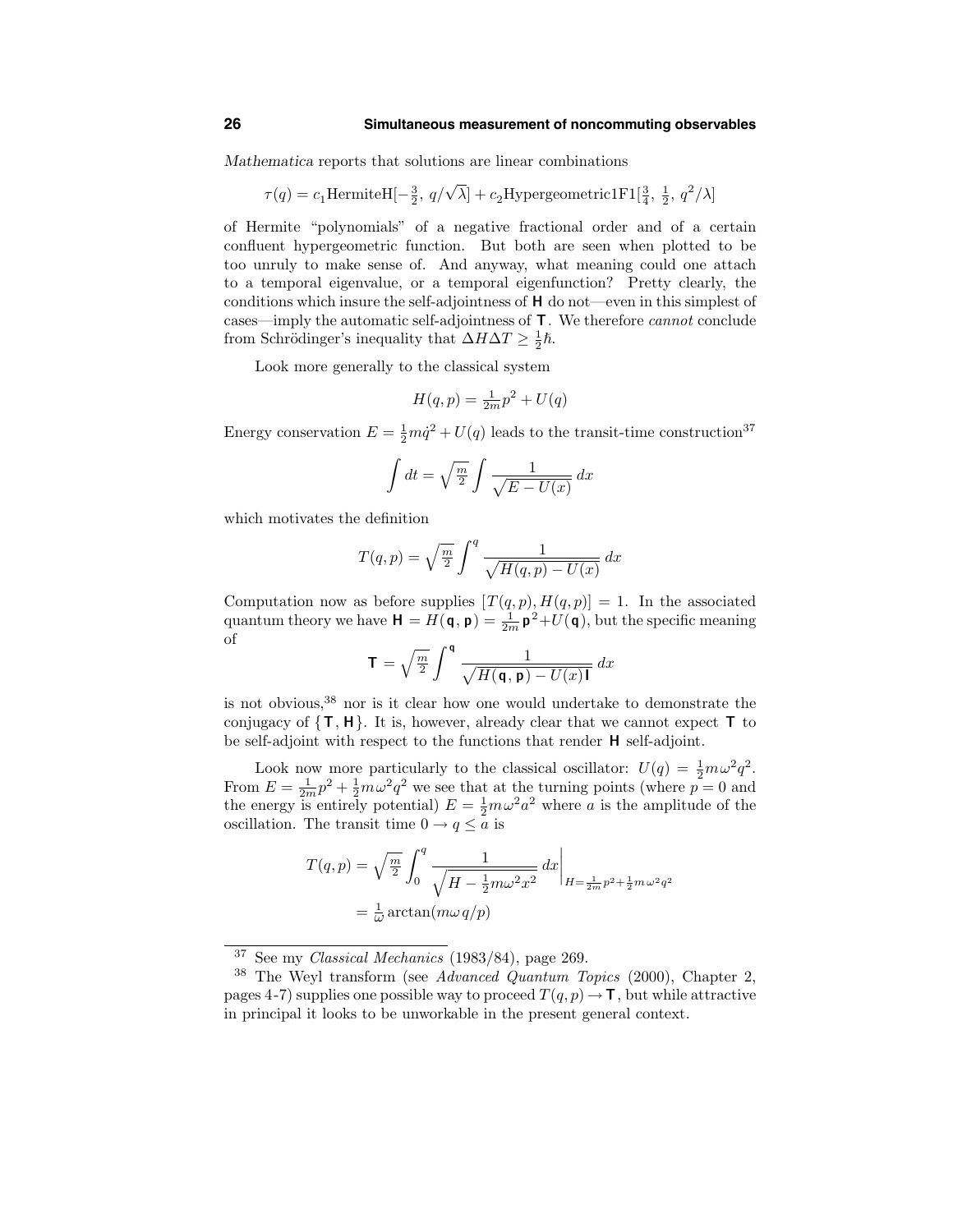#### **Construction of conjugate pairs & the number-phase problem 27**

Set  $m = \omega = 1$  to reduce notational clutter, get

$$
H(q, p) = \frac{1}{2}(q^2 + p^2)
$$

$$
T(q, p) = \arctan(q/p)
$$

and verify that the Poisson bracket  $[T, H] = 1$ . The equations

$$
H(q, p) = \text{constant}
$$
 and  $T(q, p) = \text{constant}$ 

inscribe circles/rays on the phase plane, so the canonical transformation

$$
{q, p} \longrightarrow {T(q, p), H(q, p)}
$$

is in effect a transformation from Cartesian to polar coordinates. Oscillators are "clocks," in the sense that the moving phase point  $\{q(t), p(t)\}$  traces a circular (generally elliptical) orbit with constant (energy-independent) angular velocity; Hamilton's canonical equations  $\frac{d}{dt}A = [A, H]$  supply

$$
\frac{d}{dt}T = [T, H] = 1 \implies T_t = T_0 + t
$$

so in this context "time" and "angle" are equivalent notions.<sup>39</sup> Useful insight into the origin of the conjugacy statement  $[T, H] = 1$  follows from the observation that if  $\xi(q, p) = q/p$  then

$$
[\xi, H] = 1 + \xi^2
$$

More generally, we have—either by direct calculation or by appeal to the general identity  $[A, g(B)] = [A, B]g'(B)$ 

$$
[\xi^{n}, H] = n(\xi^{n-1} + \xi^{n+1}) \quad : \quad n = 1, 2, 3, \dots
$$

We have  $\arctan \xi = \xi - \frac{1}{3}\xi^3 + \frac{1}{5}\xi^5 - \frac{1}{7}\xi^7 + \cdots = \sum_{n=0}^{\infty} (-)^n \frac{1}{2n+1}\xi^{2n+1}$  so

$$
[\textstyle\sum_{n=0}^N (-)^n \frac{1}{2n+1} \xi^{2n+1}, H]=1+(-)^N \xi^{2N+2}
$$

While  $\lim_{N\to\infty}$  (expression on the left) = [arctan  $\xi$ , H], it would be difficult to argue that the expression on the right  $\rightarrow$  1. This appears to comprise yet another indication that time/angle observables are pathological beasts.

Turning now to the associated quantum theory,<sup>40</sup> from

$$
\mathbf{q} = \frac{1}{\sqrt{2}}(\mathbf{a}^+ + \mathbf{a})
$$
\n
$$
\mathbf{p} = i\frac{1}{\sqrt{2}}(\mathbf{a}^+ - \mathbf{a})
$$
\n
$$
\longleftrightarrow \begin{cases}\n\mathbf{a} = \frac{1}{\sqrt{2}}(\mathbf{q} + i\mathbf{p}) \\
\mathbf{a}^+ = \frac{1}{\sqrt{2}}(\mathbf{q} - i\mathbf{p})\n\end{cases}
$$

 $40$  I borrow material from pages  $4-7$ , but with notation adjusted

$$
\{A, B, W, W^+\} \rightarrow \{q, p, a, a^+\}
$$

to conform to quantum optical convention.

<sup>&</sup>lt;sup>39</sup> When we reinstate the dimensioned physical parameters  $\{m, \omega\}$  we get  $T_t = T_0 + \omega t$ ; "time" and "angle" become dimensionally distinct, but retain their proportionality.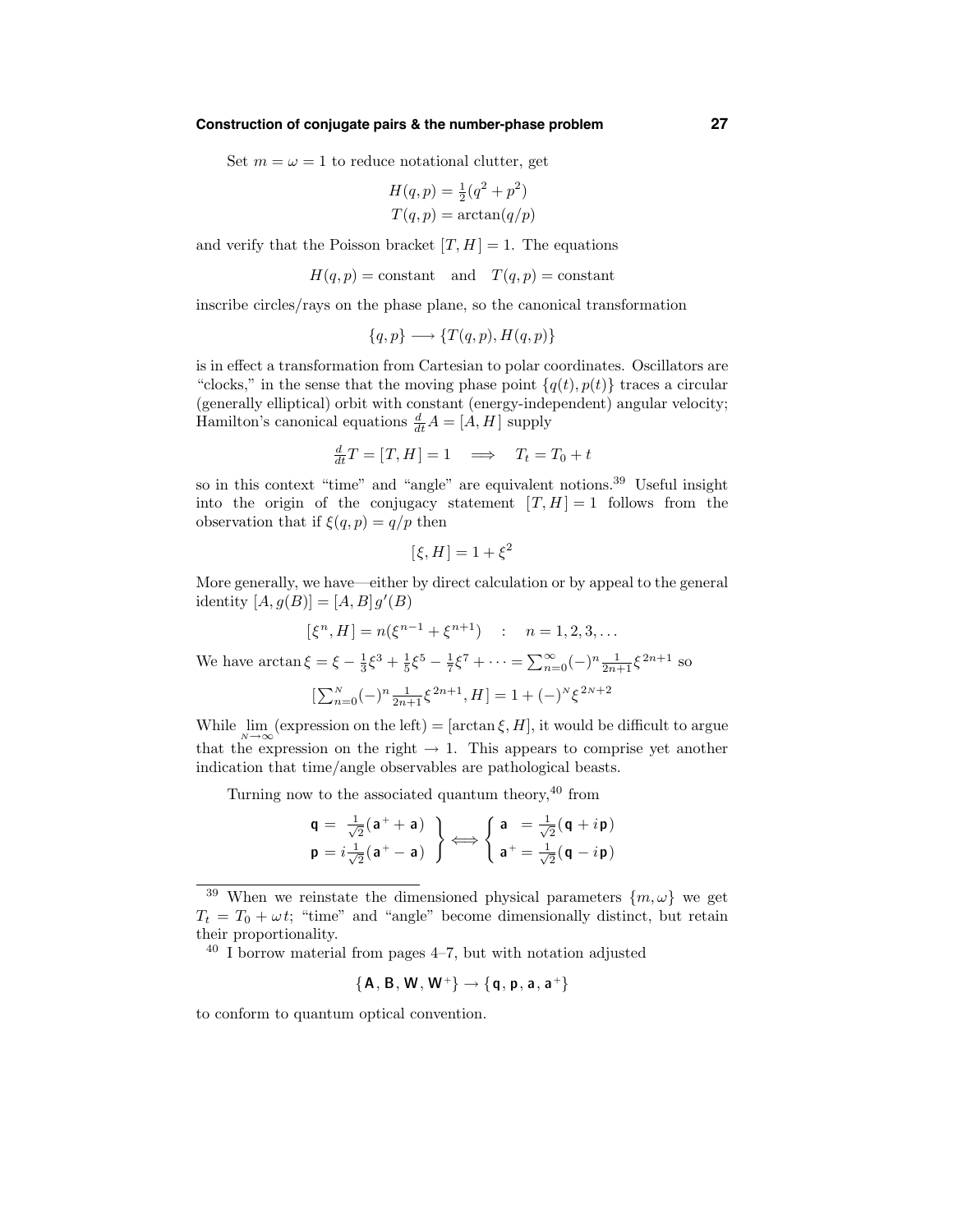we have

$$
N = a^+a = \frac{1}{2}(q^2 + p^2 - I) = H - \frac{1}{2}I = aa^+ - I
$$

which differs from **H** only by an additive (zero-point energy) term, and in quantum optical (bosonic quantum field-theoretic) contexts is called the "number operator." It's eigenvalues  $n = \{0, 1, 2, \ldots\}$  indicate how many field quanta occupy the mode in question. The conjugate operator  $\Phi$  is interpreted to refer not to "time" but to angular "phase." One might expect to be able to write

$$
[\mathbf{\Phi}, \mathbf{N}] = i \mathbf{I} \quad \text{with} \quad \mathbf{\Phi} = \arctan \xi
$$

$$
\xi = \frac{1}{2} (\mathbf{q} \, \mathbf{p}^{-1} + \mathbf{p}^{-1} \mathbf{q})
$$

but several serious problems immediately arise:  $(i)$  The meaning of

$$
\mathbf{p}^{-1} = -i\sqrt{2}(\mathbf{a}^+ - \mathbf{a})^{-1}
$$

is unclear. (ii) To lend meaning to the symbol arctan  $\xi$  we might write

$$
\arctan \xi = \lim_{N \to \infty} \sum_{n=0}^{N} (-)^n \frac{1}{2n+1} \xi^{2n+1}
$$

but then confront

$$
[\boldsymbol{\Phi},\mathbf{H}] = \lim_{N \to \infty} \sum_{n=0}^{N} (-)^n \frac{1}{2n+1} [\boldsymbol{\xi}^{2n+1},\mathbf{H}]
$$

Iteration of the general identity  $[A, BC] = [A, B]C + B[A, C]$  supplies

$$
[\xi^{2n+1}, \mathbf{H}] = \sum_{k=0}^{2n} \xi^k[\xi, \mathbf{H}] \xi^{2n-k}
$$

Non-commutivity has produced here such a mess that it appears to be unfeasible to demonstrate even formally (convergence questions aside) that  $[\Phi, H] = iI$ . (*iii*) If  $\Phi$  is so complicated as it now appears to be then proof (in whatever sense turns out to be meaningful) of the self-adjointness of  $\Phi$  appears to be quite out of the question.

Many attempts to solve the "phase operator problem" have been devised over the years.<sup>41</sup> I mention only one. In the paper<sup>42</sup> in which Dirac reported his first attempt to construct a quantum electrodynamics he assumed that it is possible to write

$$
\mathbf{a}^+ = \sqrt{\mathbf{N}} \ e^{i\mathbf{\Phi}} \quad \Longleftrightarrow \quad \mathbf{a} = e^{-i\mathbf{\Phi}} \sqrt{\mathbf{N}} \tag{19}
$$

<sup>41</sup> For an exhaustive review, see P. Carruthers & M. M. Nieto, "Phase and angle variables in quantum mechanics," Rev. Mod. Phys. 40, 411-440 (1968). A very nice brief account can be found in  $\S 2.7$  of Gerry & Knight.<sup>31</sup>

 $42$  Proc. Roy. Soc. (London)  $A114$ , 243 (1927).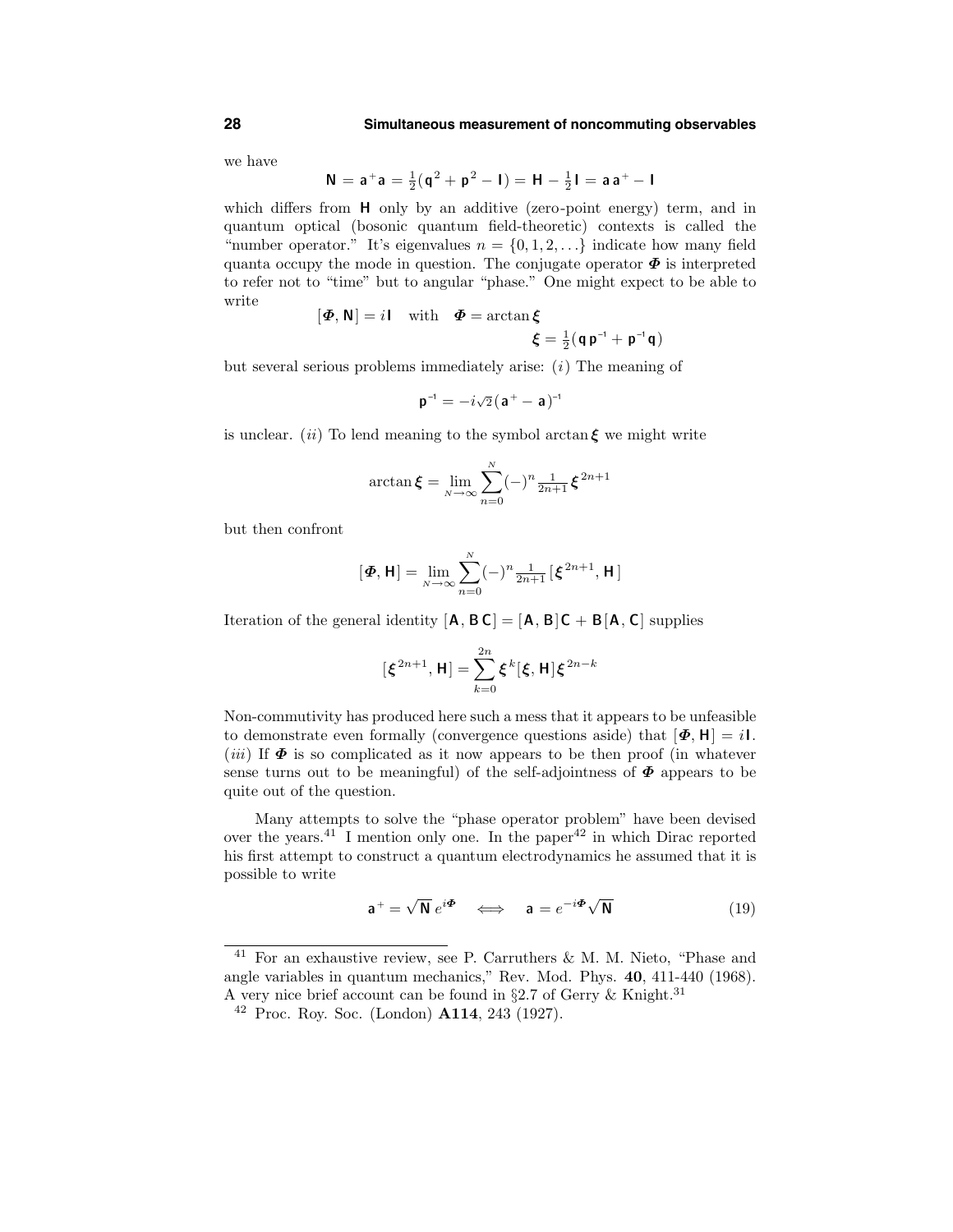# **Construction of conjugate pairs & the number-phase problem 29**

which presumes  $\Phi^+ = \Phi$ . Then  $a^+a = N$  while  $aa^+ - a^+a = I$  becomes

$$
e^{-i\mathbf{\Phi}}\mathbf{N}e^{i\mathbf{\Phi}}-\mathbf{N}=\mathbf{I}
$$

giving  $e^{-i\mathbf{\Phi}}\mathbf{N} - \mathbf{N}e^{-i\mathbf{\Phi}} = e^{-i\mathbf{\Phi}}$ . Expand the exponentials and get

$$
-i[\boldsymbol{\Phi},\mathbf{N}] - \frac{1}{2!}[\boldsymbol{\Phi}^2,\mathbf{N}] + i\frac{1}{3!}[\boldsymbol{\Phi}^3,\mathbf{N}] + \frac{1}{4!}[\boldsymbol{\Phi}^4,\mathbf{N}] - \cdots
$$
  
=  $\mathbf{I} - i\boldsymbol{\Phi} - \frac{1}{2!}\boldsymbol{\Phi}^2 + i\frac{1}{3!}\boldsymbol{\Phi}^3 + \frac{1}{4!}\boldsymbol{\Phi}^4 - \cdots$ 

Identification of the leading terms supplies

$$
[\mathbf{\Phi},\mathbf{N}]=i\mathbf{I}
$$

from which it follows that  $[\mathbf{\Phi}^k, \mathbf{N}] = ik\mathbf{\Phi}^{k-1}$ , which serve to establish

$$
k^{\text{th}}
$$
 term on left =  $k^{\text{th}}$  term on right :  $k = 2, 3, 4, ...$ 

Dirac's argument achieves its elegance by postulating the existence of hermitian operators  $\sqrt{\mathbb{N}}$  and  $\Phi$  such that  $\mathbf{a}^+ = \sqrt{\mathbb{N}} e^{i \Phi}$ , but has nothing to say about their explicit construction and supplies no explicit proof of self-adjointness. And, as was first pointed out by L. Susskin & J. Glogower,<sup>43</sup> Dirac's argument leads to contradictions. The root problem, as I see it, is that  $e^{i\mathbf{\Phi}} = \mathbf{N}^{-\frac{1}{2}} \mathbf{a}^+$  requires  $N^{-\frac{1}{2}}a^{+}$  to be unitary. But

$$
a\,N^{-1}a^+\neq I
$$

because  $\mathbf{N} = \sum_{n=0}^{\infty} |n|n(n)$  and  $\mathbf{N}|0) = 0$  imply that  $\mathbf{N}$  is singular:  $\mathbf{N}^{-1}$  does not exist. Dirac's assumption (19) is untenable.

The short of it is this: In the absence well-defined self-adjoint "time" and "phase" operators  $\mathsf{T}$  and  $\Phi$ —conjugate respectively to the Hamiltonian and number operators  $H$  and  $N$  —it is impossible to construe statements of the forms  $\Delta E \Delta T \geq \frac{1}{2}\hbar$  and  $\Delta N \Delta \Phi \geq \frac{1}{2}\hbar$  to be instances of Schrödinger's inequality. And it certainly impossible to contemplate the "simultaneous measurement" of energy/time or number/phase. Indeed, it is impossible to speak of "time measurements" or "phase measurements" in any standard quantum mechanical sense. The above uncertainty relations—which (particularly the former) are of undeniably great practical importance—must arise from considerations and procedures entirely separate from those of quantum measurement theory. 33 The problems that bedevil the construction of  $\mathsf{T}$  and  $\Phi$  have been seen to be essentially identical. It is—when one thinks about it—not clear what it would *mean* to "measure  $\mathsf{T}$ ," and is presumably equally unclear what it would mean to "measure  $\Phi$ ": the announcements of detectors are spectrally based, and in the absence of an operator there is no spectrum. For a recent contribution to

<sup>43</sup> Physics 1, 49 (1964). J. S. Bell published his "On the Einstein Podolsky Rosen paradox" on pages 195-200 in the same volume of that now-defunct journal.